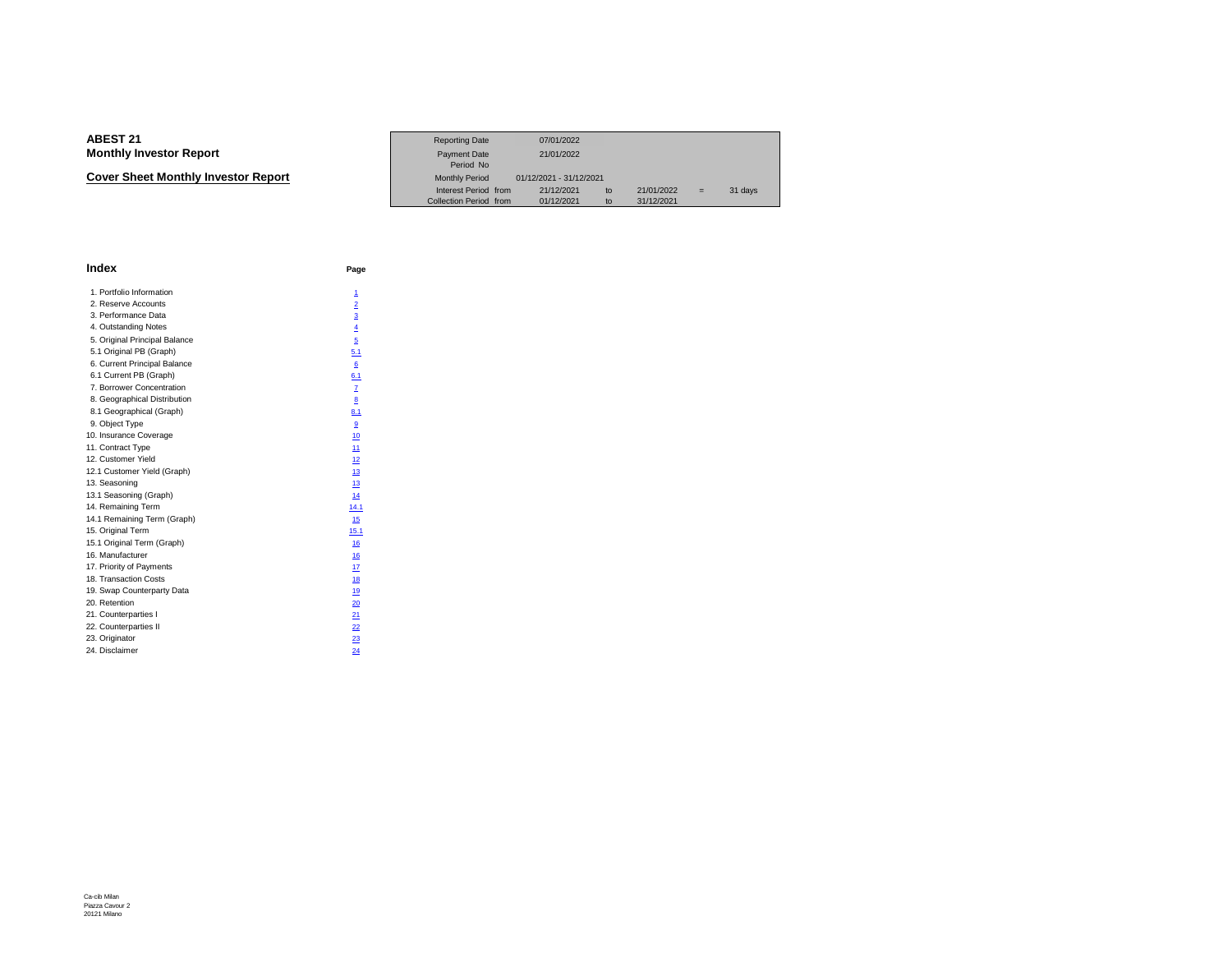| <b>ABEST 21</b>                | <b>Reporting Date</b>  | 07/01/2022              |    |            |     |         |
|--------------------------------|------------------------|-------------------------|----|------------|-----|---------|
| <b>Monthly Investor Report</b> | Payment Date           | 21/01/2022              |    |            |     |         |
|                                | Period No              |                         |    |            |     |         |
| 1. Portfolio Information       | <b>Monthly Period</b>  | 01/12/2021 - 31/12/2021 |    |            |     |         |
|                                | Interest Period from   | 21/12/2021              | to | 21/01/2022 | $=$ | 31 days |
|                                | Collection Period from | 01/12/2021              | to | 31/12/2021 |     |         |

|                                                                                                                                                                                   |                     | current period                                                                                          | previous period                                                                |
|-----------------------------------------------------------------------------------------------------------------------------------------------------------------------------------|---------------------|---------------------------------------------------------------------------------------------------------|--------------------------------------------------------------------------------|
| <b>Outstanding Receivables</b>                                                                                                                                                    | No. of<br>Contracts | <b>Aggregate Outstanding</b><br><b>Principal Amount</b>                                                 | <b>Aggregate Outstanding</b><br><b>Principal Amount</b>                        |
| <b>Beginning of Period (collection period)</b>                                                                                                                                    |                     | 484.194.782,68 €                                                                                        | 484.189.638,11                                                                 |
| <b>Scheduled Principal Payments</b><br>Prepayment Principal<br>Others<br>Recoveries<br><b>Total Principal Collections</b><br><b>Total Interest Collections</b><br><b>Defaults</b> |                     | 16.389.870,95 €<br>2.181.520,21 €<br>2.935.503,29 €<br>$\cdot \in$<br>21.506.894,45 €<br>2.316.856,02 € | 16.545.823,69<br>1.866.761,10<br>2.302.742,89<br>20.715.327,68<br>2.375.503,98 |
|                                                                                                                                                                                   |                     |                                                                                                         |                                                                                |
| End of Period (after Payment Date)                                                                                                                                                | 44.639              | 484.186.286,00 €                                                                                        | 484.194.782,68                                                                 |
| Balance of the Replenishment account (after Payment Date)                                                                                                                         |                     | 13.714,00 €                                                                                             | 5.217,32                                                                       |
| Current Prepayment Rate (annualised)                                                                                                                                              |                     | 5,41%                                                                                                   | 4,63%                                                                          |
| New sale Offer                                                                                                                                                                    |                     | 21.498.397,77 €                                                                                         | 20.720.472,25                                                                  |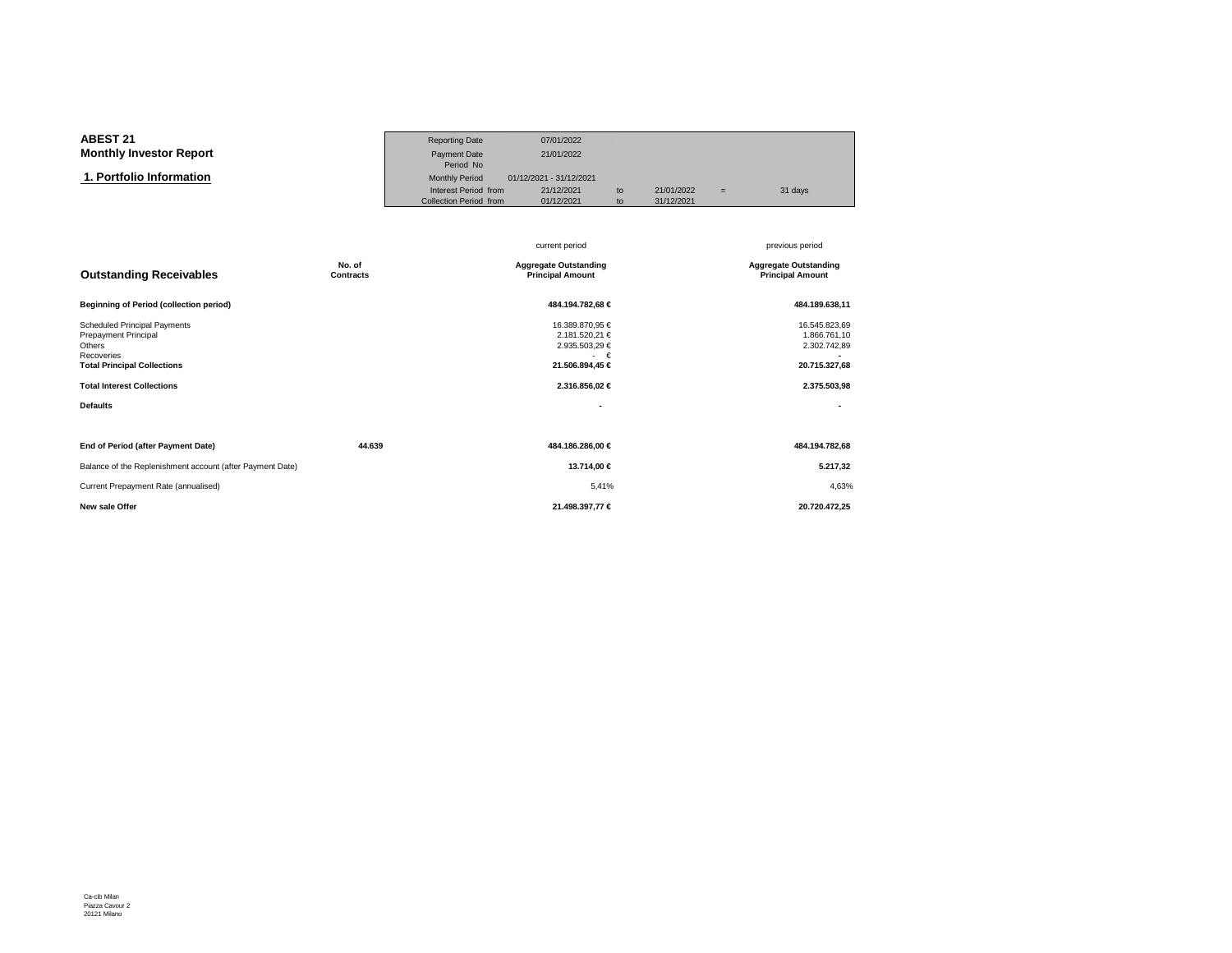| <b>ABEST 21</b>                | <b>Reporting Date</b>                          | 07/01/2022               |          |                          |     |         |
|--------------------------------|------------------------------------------------|--------------------------|----------|--------------------------|-----|---------|
| <b>Monthly Investor Report</b> | Payment Date<br>Period No                      | 21/01/2022               |          |                          |     |         |
| 2. Reserve Accounts            | <b>Monthly Period</b>                          | 01/12/2021 - 31/12/2021  |          |                          |     |         |
|                                | Interest Period from<br>Collection Period from | 21/12/2021<br>01/12/2021 | to<br>to | 21/01/2022<br>31/12/2021 | $=$ | 31 days |
|                                |                                                |                          |          |                          |     |         |

### **Notes Balance**

Beginning of Period<br>End of Period 486.600.000,00 486.600.000,00

### **Reserve Accounts**

| <b>Reserve Account</b>       | in %         | euro           | <b>Trigger Event y/n</b> |
|------------------------------|--------------|----------------|--------------------------|
| Beginning of Period          | 0.5%         | 2.345.500.00 € | NO                       |
| Cash Outflow                 | ۰            |                |                          |
| Cash Inflow                  | ۰            |                |                          |
| End of Period                | 0.5%         | 2.345.500.00 € |                          |
| <b>Required Reserve Fund</b> | 2.345.500.00 |                |                          |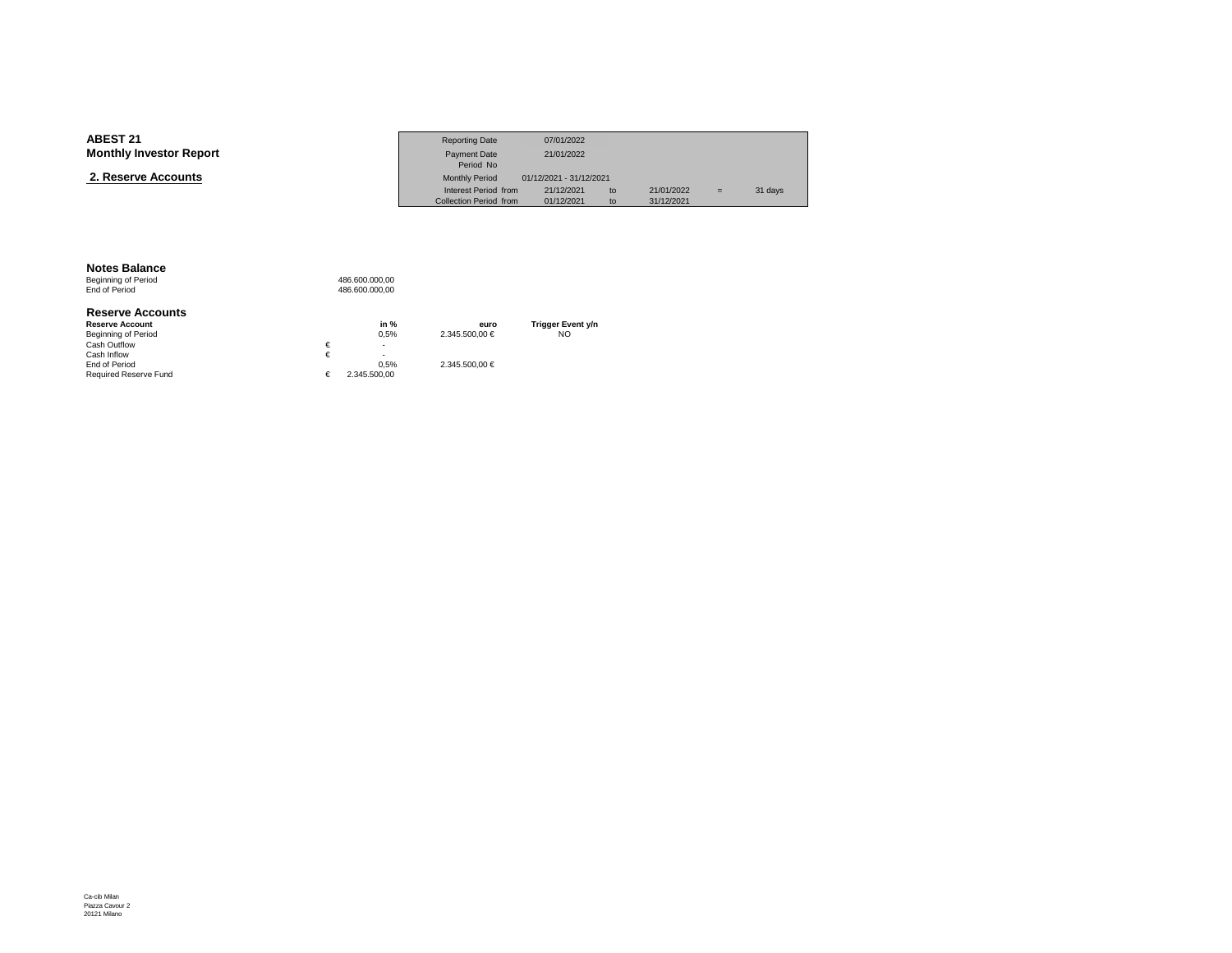| <b>ABEST 21</b>                                                                                                                            | <b>Reporting Date</b>                | 07/01/2022                 |            |         |
|--------------------------------------------------------------------------------------------------------------------------------------------|--------------------------------------|----------------------------|------------|---------|
| <b>Monthly Investor Report</b>                                                                                                             | <b>Payment Date</b>                  | 21/01/2022                 |            |         |
| 3. Performance Data                                                                                                                        | Period No<br><b>Monthly Period</b>   | 01/12/2021 - 31/12/2021    |            |         |
|                                                                                                                                            | Interest Period from                 | 21/12/2021<br>$t_{\Omega}$ | 21/01/2022 | 31 days |
|                                                                                                                                            | Collection Period from               | 01/12/2021<br>to           | 31/12/2021 |         |
|                                                                                                                                            |                                      |                            |            |         |
|                                                                                                                                            |                                      |                            |            |         |
| <b>Note Balance</b>                                                                                                                        |                                      |                            |            |         |
| Beginning of Period<br>End of Period                                                                                                       | 486.600.000,00 €<br>486.600.000,00 € |                            |            |         |
| Ratios                                                                                                                                     |                                      |                            |            |         |
| 3-MRA* 31- 60 days past due                                                                                                                |                                      |                            |            |         |
| 31-60 days past due period before previous period<br>31- 60 days past due previous period                                                  |                                      | 0,00%<br>0,00%             |            |         |
| 31- 60 days past due current period                                                                                                        |                                      | 446.921,29 €               |            |         |
| 3-MRA* 61-90 days past due<br>61-90 days past due period before previous period                                                            |                                      | 0.00%                      |            |         |
| 61-90 days past due previous period                                                                                                        |                                      | 0,00%                      |            |         |
| 61-90 days past due current period                                                                                                         |                                      | 104.627,29 €               |            |         |
| 3-MRA* 91-120 days past due                                                                                                                |                                      |                            |            |         |
| 91-120 days past due period before previous period<br>91-120 days past due previous period                                                 |                                      | 0,00%<br>0,00%             |            |         |
| 91-120 days past due current period                                                                                                        |                                      | 99.837,40 €                |            |         |
| <b>Early Amortisation Event</b>                                                                                                            |                                      |                            |            |         |
| <b>Cumulative Default Level</b>                                                                                                            |                                      |                            |            |         |
| Cumulative Default Level period before previous period                                                                                     |                                      | 0,00%                      |            |         |
| Cumulative Default Level previous period<br>Cumulative Default Level current period                                                        |                                      | 0,00%<br>0,00%             |            |         |
| Trigger Breach (if higher than 3.70% for 2 consecutive Calculation Dates)                                                                  |                                      | <b>NO</b>                  |            |         |
| <b>Delinquency Level</b>                                                                                                                   |                                      |                            |            |         |
| Delinquency Level period before previous period<br>Delinquency Level previous period                                                       |                                      | 0,00%<br>0,00%             |            |         |
| Delinquency Level current period                                                                                                           |                                      | 0,00%                      |            |         |
| Trigger Breach (if higher than 1% for 2 consecutive Calculation Dates)                                                                     |                                      | <b>NO</b>                  |            |         |
| <b>Principal Deficiency Amount Shortfall</b>                                                                                               |                                      |                            |            |         |
| Trigger Breach (if the Principal Deficiency Amount Shortfall is higher than<br>zero)                                                       |                                      | <b>NO</b>                  |            |         |
|                                                                                                                                            |                                      |                            |            |         |
| <b>Replenishment Amount</b>                                                                                                                |                                      |                            |            |         |
| Trigger Breach (if Replenishment Amount is higher than 20% of<br>the Aggregate Rated Notes Outstanding Amount on each of three consecutive |                                      |                            |            |         |
| <b>Calculation Dates)</b>                                                                                                                  |                                      | <b>NO</b>                  |            |         |
| <b>Performance Data</b>                                                                                                                    |                                      |                            |            |         |
| Number of Contracts being 31-60 Days delinquent                                                                                            |                                      | 26                         |            |         |
| Number of Contracts being 61-90 Days delinquent<br>Number of Contracts being 91-120 Days delinquent                                        |                                      | 9<br>13                    |            |         |
| Gross instalments being 31-60 days delinquent                                                                                              |                                      | 9.338,28                   |            |         |
| Gross instalments being 61-90 days delinquent                                                                                              |                                      | 1.931,34                   |            |         |
| Gross instalments being 91-120 days delinquent<br><b>Current Period Termination</b>                                                        |                                      | 3.162,22<br>9.839,30       |            |         |
| <b>Cumulative Termination</b>                                                                                                              |                                      | 14.168,49                  |            |         |
| New number of Contracts being terminated                                                                                                   |                                      | 8,00<br>13,00              |            |         |
| Total number of Contracts being terminated<br><b>Current Period Recoveries</b>                                                             |                                      | 0,00                       |            |         |
| <b>Cumulative Recoveries</b>                                                                                                               |                                      | 0.00                       |            |         |

 $\sim$  0,00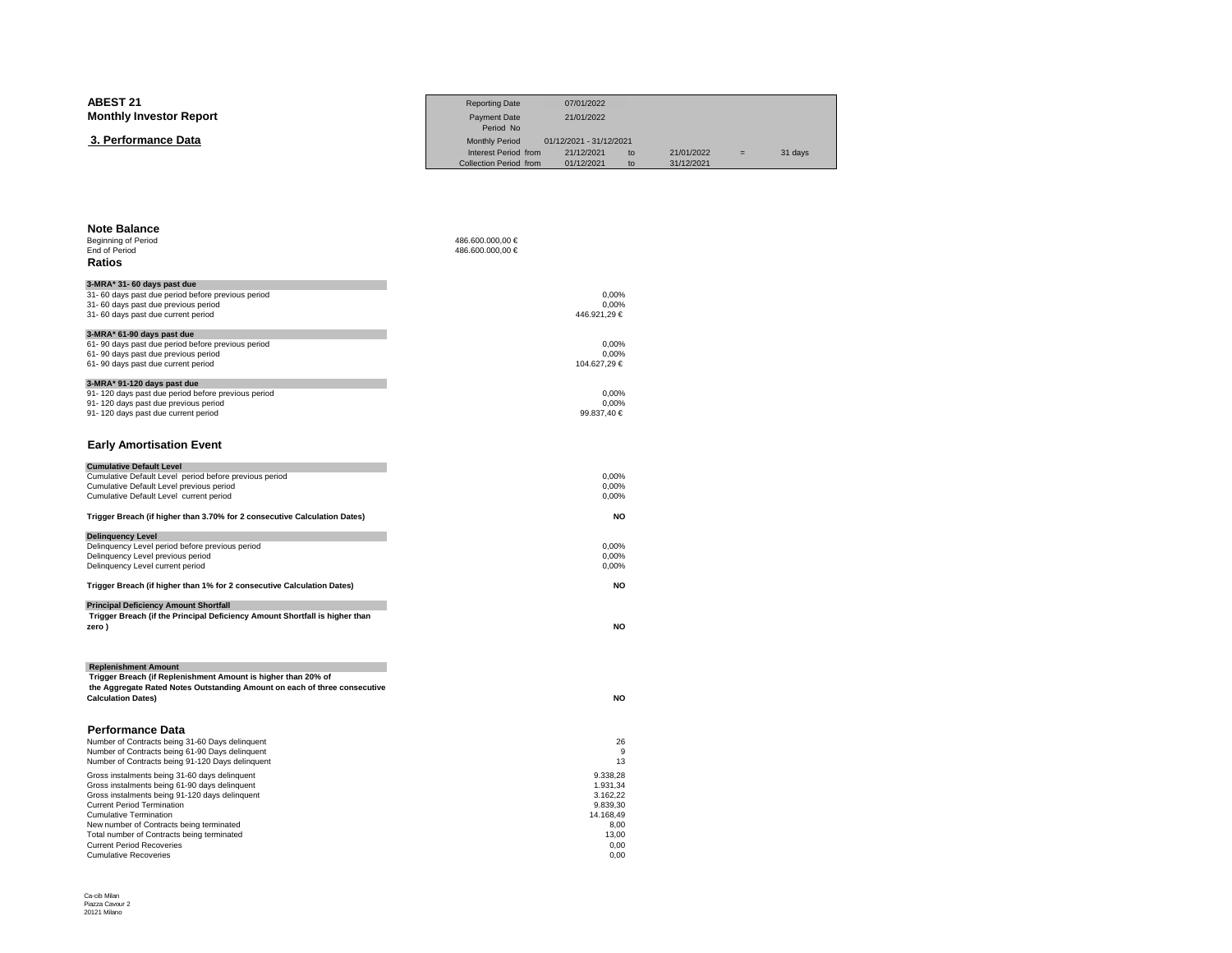| <b>ABEST 21</b>                | <b>Reporting Date</b>  | 07/01/2022              |    |            |     |         |
|--------------------------------|------------------------|-------------------------|----|------------|-----|---------|
| <b>Monthly Investor Report</b> | Payment Date           | 21/01/2022              |    |            |     |         |
|                                | Period No              |                         |    |            |     |         |
| 4. Outstanding Notes           | <b>Monthly Period</b>  | 01/12/2021 - 31/12/2021 |    |            |     |         |
|                                | Interest Period from   | 21/12/2021              | to | 21/01/2022 | $=$ | 31 days |
|                                | Collection Period from | 01/12/2021              | to | 31/12/2021 |     |         |

Principal Payable Amount (during Amortising Period)

| 1. Note Balance                                         | All notes | <b>Class A</b>   | <b>Class B</b>  |              | Class C         | Class D         | <b>Class E</b>  | <b>Class M</b>  |
|---------------------------------------------------------|-----------|------------------|-----------------|--------------|-----------------|-----------------|-----------------|-----------------|
| <b>General Note Information</b>                         |           |                  |                 |              |                 |                 |                 |                 |
| <b>ISIN Code</b>                                        |           | XS2367164493     | XS2368146457    | XS2368150210 |                 | XS2368152695    | XS2368153156    | XS2368153586    |
| Currency                                                |           | <b>EURO</b>      | <b>EURO</b>     |              | <b>EURO</b>     | <b>EURO</b>     | <b>EURO</b>     | <b>EURO</b>     |
| Initial Tranching                                       |           | 82.2%            | 4.3%            |              | 4.2%            | 3.2%            | 2.6%            | 3.6%            |
| <b>Legal Maturity</b>                                   |           | set 2031         | set 2031        |              | set 2031        | set 2031        | set 2031        | set 2031        |
| <b>Expected Maturity</b>                                |           | set 2031         | set 2031        |              | set 2031        | set 2031        | set 2031        | set 2031        |
| Original Rating (Fitch / Moody's)                       |           | AAAsf"/"Aaa(sf)  | AAsf"/"Aa1(sf)  |              | Asf"/"Aa3(sf)   | BBBsf"/"A3(sf)  | BBsf"/"Ba1(sf)  | n/a             |
| Current Rating (Fitch/ Moody's)*                        |           | AAAsf"/"Aaa(sf)  | AAsf"/"Aa1(sf)  |              | Asf"/"Aa3(sf)   | BBBsf"/"A3(sf)  | BBsf"/"Ba1(sf)  | n/a             |
| Initial Notes Aggregate Principal Outstanding Balance   |           | 400.000.000.00 € | 20.700.000.00 € |              | 20,200,000,00 € | 15.500.000,00 € | 12.700.000,00 € | 17.500.000,00 € |
| Initial Nominal per Note                                |           | 100.000,00 €     | 100.000,00 €    |              | 100.000,00 €    | 100.000,00 €    | 100000,00 €     | 100.000,00 €    |
| Initial Number of Notes per Class                       |           | 4.000            | 207             |              | 202             | 155             | 127             | 175             |
| <b>Current Note Information</b>                         |           |                  |                 |              |                 |                 |                 |                 |
| Class Principal Outstanding Balance Beginning of Period |           | 400.000.000,00 € | 20.700.000.00 € |              | 20.200.000.00 € | 15.500.000.00 € | 12.700.000.00 € | 17.500.000.00 € |
| Amortisation                                            |           |                  | n.a.            | n.a.         |                 | n.a.            | n.a.            | n.a.            |
| Redemption per Note                                     |           | $0.00 \in$       | $0.00 \in$      |              | $0.00 \in$      | $0.00 \in$      | $0.00 \in$      | $0.00 \in$      |
| Class Principal Outstanding Balance End of Period       |           | 400.000.000,00 € | 20.700.000,00 € |              | 20.200.000,00 € | 15.500.000,00 € | 12.700.000,00 € | 17.500.000,00 € |
| <b>Current Tranching</b>                                |           | 82,2%            | 4,3%            |              | 4,2%            | 3,2%            | 2,6%            | 3,6%            |
| <b>Current Pool Factor</b>                              |           | 1.00             | 1.00            |              | 1.00            | 1.00            | 1.00            | 1.00            |
|                                                         |           |                  |                 |              |                 |                 |                 |                 |
| 2. Payments to Investors per Note                       | All notes | <b>Class A</b>   | <b>Class B</b>  |              | Class C         | Class D         | <b>Class E</b>  | Class M         |
| Interest Rate Basis: 1-M Euribor / Spread               |           | 0.089            |                 |              |                 |                 |                 |                 |
| DavCount Convention                                     |           | ACT/360          | ACT/360         |              | ACT/360         | ACT/360         | ACT/360         | ACT/360         |
| <b>Interest Davs</b>                                    |           | 31 days          | 31 days         |              | 31 days         | 31 days         | 31 days         | 31 days         |
| Principal Outstanding Beginning of Period               |           | 400.000.000.00 € | 20.700.000,00 € |              | 20.200.000,00 € | 15.500.000,00 € | 12.700.000.00 € | 17.500.000,00 € |
| Principal Repayment                                     |           | $0.00 \in$       | $0.00 \in$      |              | $0.00 \in$      | $0.00 \in$      | $0.00 \in$      | $0.00 \in$      |
| Principal Outstanding End of Period                     |           | 400.000.000.00 € | 20.700.000.00 € |              | 20.200.000.00 € | 15.500.000.00 € | 12.700.000.00 € | 17.500.000.00 € |
| Interest accrued for the period                         |           | 30.655,56 €      | 11.586,25 €     |              | 21.743,06 €     | 26.427,50 €     | 38.2769€        | 97.951,39 €     |
| <b>Interest Payment</b>                                 |           |                  |                 |              |                 |                 |                 |                 |
|                                                         |           |                  |                 |              |                 |                 |                 |                 |
| Initial total CE (Subordination, Reserve)               |           | 18.30%           | 14.04%          |              | 9,89%           | 6.71%           | 4.10%           | 0,00%           |
| <b>Current CE</b>                                       |           | 18.28%           | 14.02%          |              | 9.87%           | 6.69%           | 4.08%           | 0.00%           |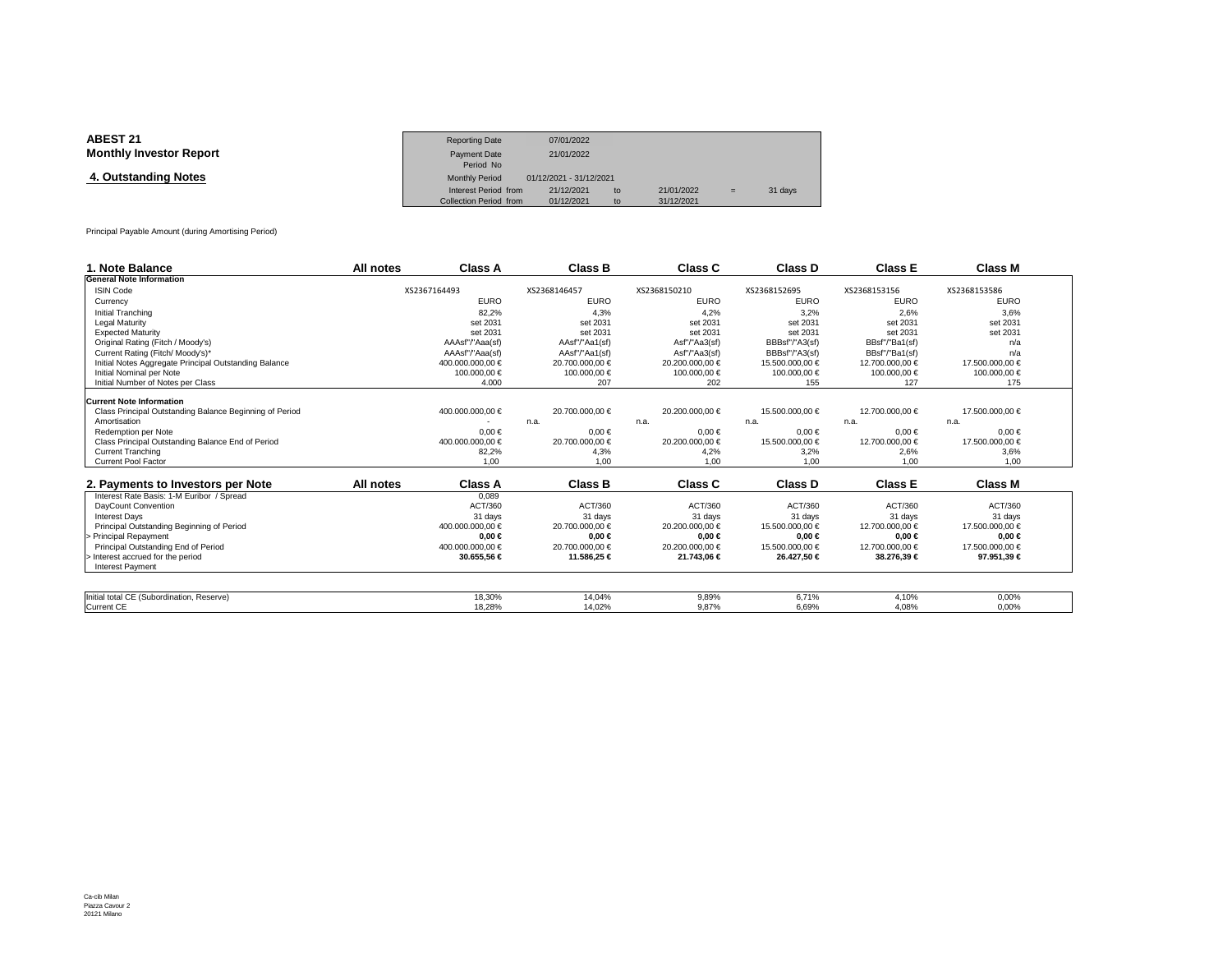| <b>ABEST 21</b>                | <b>Reporting Date</b>                              |              | 07/01/2022               |          |                          |   |         |
|--------------------------------|----------------------------------------------------|--------------|--------------------------|----------|--------------------------|---|---------|
| <b>Monthly Investor Report</b> | Payment Date<br>Period No                          |              | 21/01/2022               |          |                          |   |         |
| 5. Original Principal Balance  | <b>Monthly Period</b>                              |              | 01/12/2021 - 31/12/2021  |          |                          |   |         |
| as of ISSUE DATE               | <b>Interest Period</b><br><b>Collection Period</b> | from<br>from | 21/12/2021<br>01/12/2021 | to<br>to | 21/01/2022<br>31/12/2021 | = | 31 days |

| <b>Balloon Loan</b>                                                            |                                |               |                        |               |  |  |  |  |
|--------------------------------------------------------------------------------|--------------------------------|---------------|------------------------|---------------|--|--|--|--|
| <b>Original Principal Balance</b>                                              | Principal<br><b>Balance</b> in | Percentage of |                        | Percentage of |  |  |  |  |
| (Ranges in EUR)                                                                | <b>EUR</b>                     | Balance       | <b>Number of Loans</b> | Loans         |  |  |  |  |
| $0 < X \le 5,000$                                                              | 26.340.921                     | 13,9%         | 3.233,00               | 29,87%        |  |  |  |  |
| $5.000 < X \le 10.000$                                                         | 56.693.807                     | 29,9%         | 4.181,00               | 38,63%        |  |  |  |  |
| 10,000< X ≤15,000                                                              | 33.058.163                     | 17,5%         | 1.477,00               | 13,65%        |  |  |  |  |
| 15,000< X ≤20,000                                                              | 21.053.341                     | 11,1%         | 736,00                 | 6,80%         |  |  |  |  |
| 20,000< X ≤25,000                                                              | 15.307.390                     | 8,1%          | 440,00                 | 4,07%         |  |  |  |  |
| 25.000< X ≤30.000                                                              | 13.238.630                     | 7,0%          | 327,00                 | 3,02%         |  |  |  |  |
| 30.000< X ≤35.000                                                              | 9.237.765                      | 4,9%          | 193,00                 | 1,78%         |  |  |  |  |
| 35,000< X ≤40,000                                                              | 6.617.436                      | 3,5%          | 123,00                 | 1,14%         |  |  |  |  |
| 40.000< X ≤45.000                                                              | 2.335.891                      | 1,2%          | 39,00                  | 0,36%         |  |  |  |  |
| 45,000< X ≤50,000                                                              | 2.396.151                      | 1,3%          | 36,00                  | 0,33%         |  |  |  |  |
| 50,000< X ≤55,000                                                              | 863.796                        | 0,5%          | 11,00                  | 0,10%         |  |  |  |  |
| 55,000< X ≤60,000                                                              | 701.442                        | 0.4%          | 9,00                   | 0,08%         |  |  |  |  |
| 60,000< X ≤65,000                                                              | 709.680                        | 0,4%          | 9,00                   | 0,08%         |  |  |  |  |
| 65,000< X ≤70,000                                                              | 161.815                        | 0,1%          | 2,00                   | 0,02%         |  |  |  |  |
| 70.000< X ≤75.000                                                              | 225.158                        | 0.1%          | 2,00                   | 0,02%         |  |  |  |  |
| 75,000 <x< td=""><td>370.480</td><td>0,2%</td><td>4,00</td><td>0,04%</td></x<> | 370.480                        | 0,2%          | 4,00                   | 0,04%         |  |  |  |  |
| Total                                                                          | 189.311.865,23                 | 100,00%       | 10.822                 | 100,00%       |  |  |  |  |

|                          |                | <b>Balloon Loan</b> |                 |               |                                                                               |                           | Leases         |                        |               |
|--------------------------|----------------|---------------------|-----------------|---------------|-------------------------------------------------------------------------------|---------------------------|----------------|------------------------|---------------|
|                          | Principal      |                     |                 |               | <b>Original Principal</b>                                                     |                           |                |                        |               |
| <b>Principal Balance</b> | Balance in     | Percentage of       |                 | Percentage of | <b>Balance (Ranges in</b>                                                     | <b>Original Principal</b> | Percentage of  |                        | Percentage of |
| s in EUR)                | <b>EUR</b>     | <b>Balance</b>      | Number of Loans | Loans         | EUR)                                                                          | <b>Balance in EUR</b>     | <b>Balance</b> | <b>Number of Loans</b> | Loans         |
| 000                      | 26.340.921     | 13,9%               | 3.233,00        | 29,87%        | $0 < X \le 5.000$                                                             | 6.363.403                 | 2.2%           | 1.063,00               | 3,21%         |
| ≤10,000                  | 56.693.807     | 29,9%               | 4.181.00        | 38,63%        | $5,000 < X \leq 10,000$                                                       | 32.245.892                | 10,9%          | 7.014,00               | 21,21%        |
| X ≤15,000                | 33.058.163     | 17,5%               | 1.477.00        | 13,65%        | $10,000 < X \le 15,000$                                                       | 28.982.622                | 9,8%           | 3.774,00               | 11,41%        |
| X ≤20,000                | 21.053.341     | 11,1%               | 736,00          | 6,80%         | 15,000< X ≤20,000                                                             | 24.848.871                | 8,4%           | 2.947,00               | 8,91%         |
| X ≤25,000                | 15.307.390     | 8,1%                | 440,00          | 4,07%         | 20,000< X ≤25,000                                                             | 40.493.101                | 13,7%          | 4.783,00               | 14,47%        |
| $X \le 30,000$           | 13.238.630     | 7,0%                | 327,00          | 3,02%         | 25,000< X ≤30,000                                                             | 45.502.809                | 15,4%          | 4.715,00               | 14,26%        |
| X ≤35,000                | 9.237.765      | 4,9%                | 193,00          | 1,78%         | $30,000 < X \leq 35,000$                                                      | 35.908.481                | 12,2%          | 3.186,00               | 9,64%         |
| $X \le 40,000$           | 6.617.436      | 3,5%                | 123,00          | 1,14%         | 35,000< X ≤40,000                                                             | 27.656.559                | 9,4%           | 2.158,00               | 6,53%         |
| X ≤45,000                | 2.335.891      | 1,2%                | 39,00           | 0,36%         | 40,000< X ≤45,000                                                             | 21.689.268                | 7,4%           | 1.583,00               | 4,79%         |
| $X \le 50,000$           | 2.396.151      | 1,3%                | 36,00           | 0,33%         | 45,000< X ≤50,000                                                             | 14.601.687                | 5,0%           | 949,00                 | 2,87%         |
| X ≤55,000                | 863.796        | 0,5%                | 11,00           | 0,10%         | $50,000 < X \le 55,000$                                                       | 8.271.453                 | 2,8%           | 489,00                 | 1,48%         |
| $X \le 60,000$           | 701.442        | 0,4%                | 9,00            | 0,08%         | 55,000< X ≤60,000                                                             | 4.119.527                 | 1,4%           | 217,00                 | 0,66%         |
| X ≤65,000                | 709.680        | 0,4%                | 9,00            | 0,08%         | $60,000 < X \leq 65,000$                                                      | 2.102.667                 | 0,7%           | 101,00                 | 0,31%         |
| X ≤70,000                | 161.815        | 0.1%                | 2,00            | 0,02%         | 65,000< X ≤70,000                                                             | 1.582.360                 | 0,5%           | 63,00                  | 0,19%         |
| X ≤75,000                | 225.158        | 0,1%                | 2,00            | 0,02%         | 70,000< X ≤75,000                                                             | 329.334                   | 0,1%           | 18,00                  | 0,05%         |
|                          | 370.480        | 0,2%                | 4.00            | 0,04%         | 75,000 <x< td=""><td>185.588</td><td>0,1%</td><td>4,0</td><td>0,01%</td></x<> | 185.588                   | 0,1%           | 4,0                    | 0,01%         |
|                          | 189.311.865,23 | 100,00%             | 10.822          | 100,00%       | <b>Total</b>                                                                  | 294.883.621.93            | 100,00%        | 33.064                 | 100,00%       |

**Statistics**

**in EUR**

**Statistics in EUR**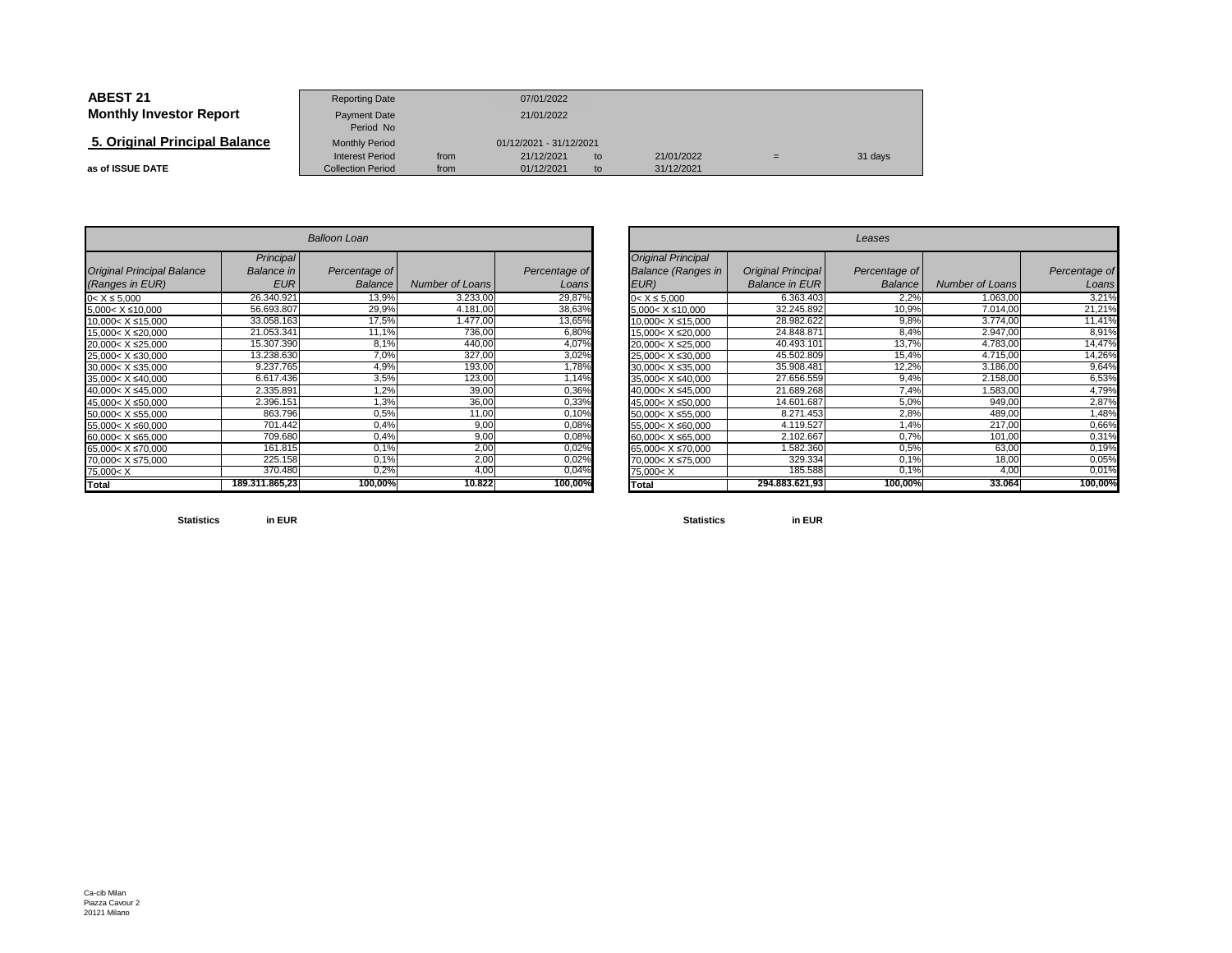| <b>ABEST 21</b>                | <b>Reporting Date</b>     |      | 07/01/2022              |    |            |     |         |
|--------------------------------|---------------------------|------|-------------------------|----|------------|-----|---------|
| <b>Monthly Investor Report</b> | Payment Date<br>Period No |      | 21/01/2022              |    |            |     |         |
| 5.1 Original PB (Graph)        | <b>Monthly Period</b>     |      | 01/12/2021 - 31/12/2021 |    |            |     |         |
|                                | <b>Interest Period</b>    | from | 21/12/2021              | to | 21/01/2022 | $=$ | 31 days |
|                                | <b>Collection Period</b>  | from | 01/12/2021              | to | 31/12/2021 |     |         |

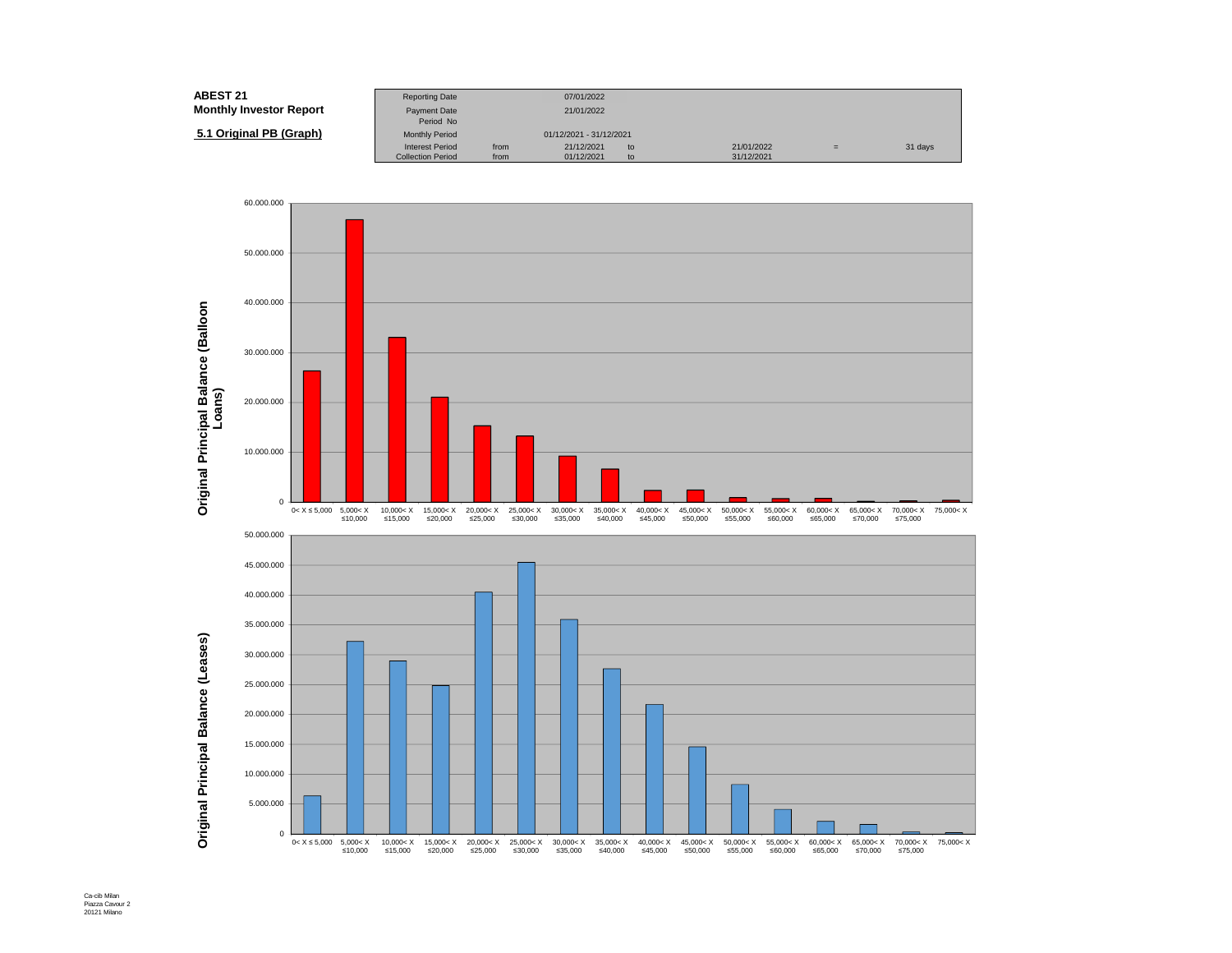| <b>ABEST 21</b>                | <b>Reporting Date</b>                              |                         | 07/01/2022               |          |                          |     |         |
|--------------------------------|----------------------------------------------------|-------------------------|--------------------------|----------|--------------------------|-----|---------|
| <b>Monthly Investor Report</b> | Payment Date<br>Period No                          |                         | 21/01/2022               |          |                          |     |         |
| 5. Original Principal Balance  | <b>Monthly Period</b>                              | 01/12/2021 - 31/12/2021 |                          |          |                          |     |         |
| as of ISSUE DATE               | <b>Interest Period</b><br><b>Collection Period</b> | from<br>from            | 21/12/2021<br>01/12/2021 | to<br>to | 21/01/2022<br>31/12/2021 | $=$ | 31 days |

| <b>Balloon Loan</b>                                                                          |                                                    |                          |                        |                        |  |  |  |  |  |  |
|----------------------------------------------------------------------------------------------|----------------------------------------------------|--------------------------|------------------------|------------------------|--|--|--|--|--|--|
| <b>Current Principal Balance</b><br>(Ranges in EUR)                                          | <b>Original Principal</b><br><b>Balance in EUR</b> | Percentage of<br>Balance | <b>Number of Loans</b> | Percentage of<br>Loans |  |  |  |  |  |  |
| $0 < X \le 5,000$                                                                            | 26.395.785                                         | 13,1%                    | 3.159,00               | 28,35%                 |  |  |  |  |  |  |
| 5,000< X ≤10,000                                                                             | 59.825.913                                         | 29,7%                    | 4.280,00               | 38,41%                 |  |  |  |  |  |  |
| 10,000< X ≤15,000                                                                            | 38.086.223                                         | 18,9%                    | 1.696,00               | 15,22%                 |  |  |  |  |  |  |
| 15,000< X ≤20,000                                                                            | 22.680.773                                         | 11,3%                    | 783,00                 | 7,03%                  |  |  |  |  |  |  |
| 20,000< X ≤25,000                                                                            | 15.603.846                                         | 7,7%                     | 442,00                 | 3,97%                  |  |  |  |  |  |  |
| 25,000< X ≤30,000                                                                            | 13.502.003                                         | 6,7%                     | 328,00                 | 2,94%                  |  |  |  |  |  |  |
| 30,000< X ≤35,000                                                                            | 9.113.848                                          | 4,5%                     | 188,00                 | 1,69%                  |  |  |  |  |  |  |
| 35,000< X ≤40,000                                                                            | 7.600.880                                          | 3,8%                     | 140,00                 | 1,26%                  |  |  |  |  |  |  |
| 40,000< X ≤45,000                                                                            | 2.371.988                                          | 1,2%                     | 40,00                  | 0,36%                  |  |  |  |  |  |  |
| 45,000< X ≤50,000                                                                            | 2.553.889                                          | 1,3%                     | 40,00                  | 0,36%                  |  |  |  |  |  |  |
| 50,000< X ≤55,000                                                                            | 1.086.791                                          | 0,5%                     | 14,00                  | 0,13%                  |  |  |  |  |  |  |
| 55,000< X ≤60,000                                                                            | 1.370.065                                          | 0.7%                     | 17,00                  | 0,15%                  |  |  |  |  |  |  |
| 60,000< X ≤65,000                                                                            | 541.407                                            | 0,3%                     | 7,00                   | 0,06%                  |  |  |  |  |  |  |
| 65,000< X ≤70,000                                                                            | 240.995                                            | 0.1%                     | 3,00                   | 0,03%                  |  |  |  |  |  |  |
| 70,000< X ≤75,000                                                                            | 216.108                                            | 0.1%                     | 2,00                   | 0,02%                  |  |  |  |  |  |  |
| 75,000 <x< td=""><td>262.024</td><td><math>0.1\%</math></td><td>3,00</td><td>0,03%</td></x<> | 262.024                                            | $0.1\%$                  | 3,00                   | 0,03%                  |  |  |  |  |  |  |
| <b>Total</b>                                                                                 | 201.452.536.68                                     | 100,00%                  | 11.142                 | 100,00%                |  |  |  |  |  |  |

|                                       |                                                     | <b>Balloon Loan</b>      |                    |                 |                                                               |                                                    | Leases                   |                        |                 |
|---------------------------------------|-----------------------------------------------------|--------------------------|--------------------|-----------------|---------------------------------------------------------------|----------------------------------------------------|--------------------------|------------------------|-----------------|
| <b>Principal Balance</b><br>s in EUR) | <b>Original Principal</b><br><b>Balance in EURI</b> | Percentage of<br>Balance | Number of Loans    | Percentage of   | <b>Current Principal</b><br><b>Balance (Ranges in</b><br>EUR) | <b>Original Principal</b><br><b>Balance in EUR</b> | Percentage of<br>Balance | <b>Number of Loans</b> | Percentage of   |
| 000                                   | 26.395.785                                          | 13,1%                    | 3.159,00           | Loans<br>28,35% | $0 < X \le 5.000$                                             | 5.685.431                                          | 2.2%                     | 1.043,00               | Loans<br>3,11%  |
| ≤10,000                               | 59.825.913                                          | 29,7%                    | 4.280,00           | 38,41%          | $5,000 < X \le 10,000$                                        | 31.433.889                                         | 12,0%                    | 7.531,00               | 22,48%          |
| X ≤15,000<br>X ≤20,000                | 38.086.223<br>22.680.773                            | 18,9%<br>11,3%           | 1.696,00<br>783,00 | 15,22%<br>7,03% | 10.000< X ≤15.000<br>15,000< X ≤20,000                        | 31.342.662<br>23.558.730                           | 12,0%<br>9,0%            | 4.518,00<br>2.999,00   | 13,49%<br>8,95% |
| X ≤25,000                             | 15.603.846                                          | 7,7%                     | 442,00             | 3,97%           | 20,000< X ≤25,000                                             | 34.524.072                                         | 13,2%                    | 4.535,00               | 13,54%          |
| $X \le 30,000$                        | 13.502.003                                          | 6,7%                     | 328,00             | 2,94%           | 25,000< X ≤30,000                                             | 40.338.933                                         | 15,4%                    | 4.612,00               | 13,77%          |
| X ≤35,000                             | 9.113.848<br>7.600.880                              | 4,5%<br>3,8%             | 188,00<br>140,00   | 1,69%<br>1,26%  | 30,000< X ≤35,000<br>35,000< X ≤40,000                        | 31.048.336<br>22.272.104                           | 11,9%<br>8,5%            | 3.109,00<br>2.022,00   | 9,28%<br>6,04%  |
| $X \le 40,000$<br>X ≤45,000           | 2.371.988                                           | 1,2%                     | 40,00              | 0,36%           | 40,000< X ≤45,000                                             | 17.074.835                                         | 6,5%                     | 1.453,00               | 4,34%           |
| X ≤50,000                             | 2.553.889                                           | 1,3%                     | 40,00              | 0,36%           | 45,000< X ≤50,000                                             | 11.297.107                                         | 4,3%                     | 860,00                 | 2,57%           |
| X ≤55,000                             | 1.086.791<br>.370.065                               | 0.5%<br>0.7%             | 14,00              | 0,13%           | 50,000< X ≤55,000                                             | 6.239.753<br>3.165.876                             | 2,4%<br>.2%              | 442,00<br>196,00       | 1,32%           |
| $X \le 60,000$<br>X ≤65,000           | 541.407                                             | 0.3%                     | 17,00<br>7,00      | 0,15%<br>0,06%  | 55,000< X ≤60,000<br>60,000< X ≤65,000                        | 1.538.163                                          | 0,6%                     | 91,00                  | 0,59%<br>0,27%  |
| X ≤70,000                             | 240.995                                             | 0,1%                     | 3,00               | 0,03%           | 65,000< X ≤70,000                                             | 1.244.607                                          | 0.5%                     | 62,00                  | 0,19%           |
| X ≤75,000                             | 216.108<br>262.024                                  | 0,1%<br>0,1%             | 2,00<br>3,00       | 0,02%<br>0,03%  | 70,000< X ≤75,000                                             | 275.878<br>194.977                                 | 0.1%<br>0.1%             | 19,00<br>5,00          | 0,06%<br>0,01%  |
|                                       | 201.452.536,68                                      | 100,00%                  | 11.142             | 100,00%         | 75,000 <x<br><b>Total</b></x<br>                              | 261.235.351,55                                     | 100,00%                  | 33.497                 | 100,00%         |

**Statistics**

**in EUR**

**Statistics in EUR**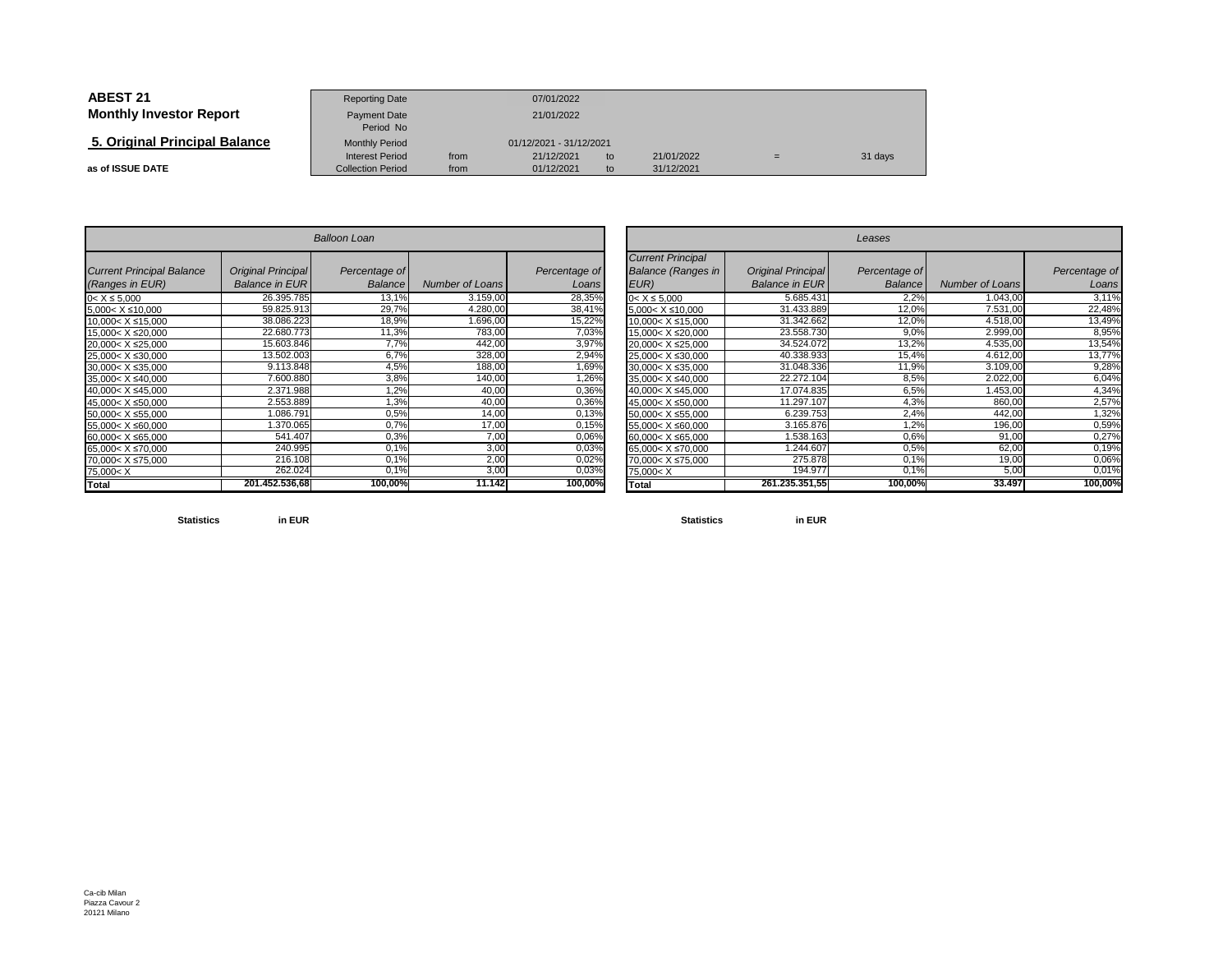| <b>ABEST 21</b>                | <b>Reporting Date</b>            |      | 07/01/2022              |    |            |     |         |
|--------------------------------|----------------------------------|------|-------------------------|----|------------|-----|---------|
| <b>Monthly Investor Report</b> | <b>Payment Date</b><br>Period No |      | 21/01/2022              |    |            |     |         |
| 5.1 Original PB (Graph)        | <b>Monthly Period</b>            |      | 01/12/2021 - 31/12/2021 |    |            |     |         |
|                                | <b>Interest Period</b>           | from | 21/12/2021              | to | 21/01/2022 | $=$ | 31 days |
|                                | <b>Collection Period</b>         | from | 01/12/2021              | to | 31/12/2021 |     |         |

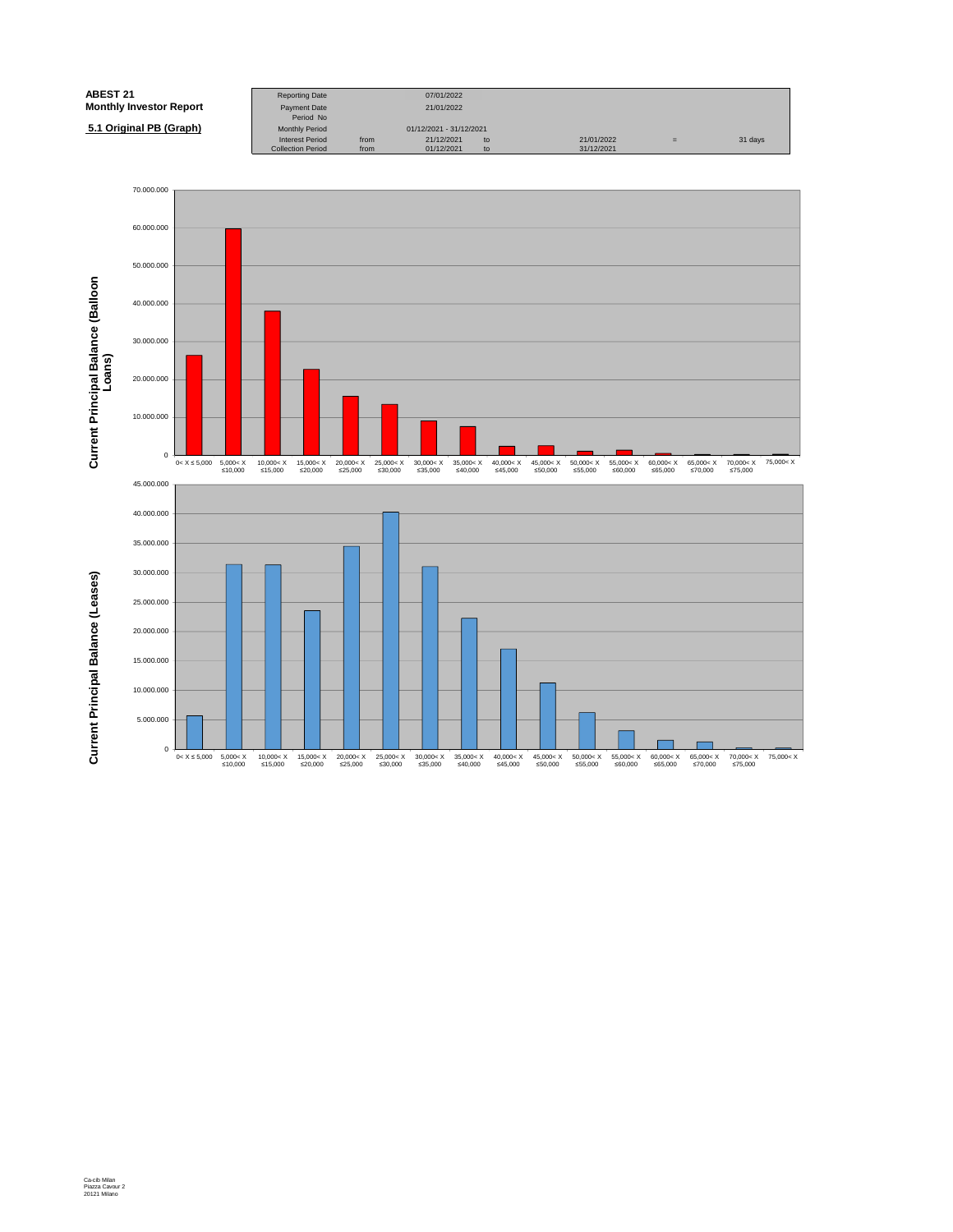**7. Borrower Concentration**

|                   | <b>Reporting Date</b>    |      | 07/01/2022              |    |            |     |         |
|-------------------|--------------------------|------|-------------------------|----|------------|-----|---------|
| Investor Report   | Payment Date             |      | 21/01/2022              |    |            |     |         |
|                   | Period No                |      |                         |    |            |     |         |
| wer Concentration | <b>Monthly Period</b>    |      | 01/12/2021 - 31/12/2021 |    |            |     |         |
|                   | <b>Interest Period</b>   | from | 21/12/2021              | to | 21/01/2022 | $=$ | 31 days |
|                   | <b>Collection Period</b> | from | 01/12/2021              | to | 31/12/2021 |     |         |

|                | <b>Current Principal</b> | Percentage of |                        |
|----------------|--------------------------|---------------|------------------------|
| <b>No</b>      | <b>Balance in EUR</b>    | Balance       | <b>Number of Loans</b> |
|                | 389.281,50               | 0,08%         | 37                     |
| $\overline{c}$ | 287.533,13               | 0,06%         | 11                     |
| 3              | 283.942.21               | 0,06%         | 12                     |
| 4              | 276.297,99               | 0,06%         | 49                     |
| 5              | 272.768,03               | 0,06%         | 28                     |
| 6              | 263.709,55               | 0,06%         | 27                     |
| 7              | 184.452.77               | 0,04%         | 3                      |
| 8              | 174.490,94               | 0,04%         | 3                      |
| 9              | 161.486,08               | 0,03%         |                        |
| 10             | 159.187,55               | 0,03%         |                        |
| 11             | 153.869,30               | 0,03%         | 9                      |
| 12             | 150.484.63               | 0,03%         | 11                     |
| 13             | 141.691,68               | 0,03%         | 3                      |
| 14             | 125.775,83               | 0,03%         | 9                      |
| 15             | 125.539,57               | 0,03%         | 16                     |
| 16             | 124.589,23               | 0,03%         |                        |
| 17             | 122.264,02               | 0,03%         | $\overline{2}$         |
| 18             | 117.551,88               | 0,03%         |                        |
| 19             | 117.508.56               | 0,03%         |                        |
| 20             | 114.682,41               | 0,02%         | 14                     |
|                | 3.747.106.86             | 0,81%         | 248                    |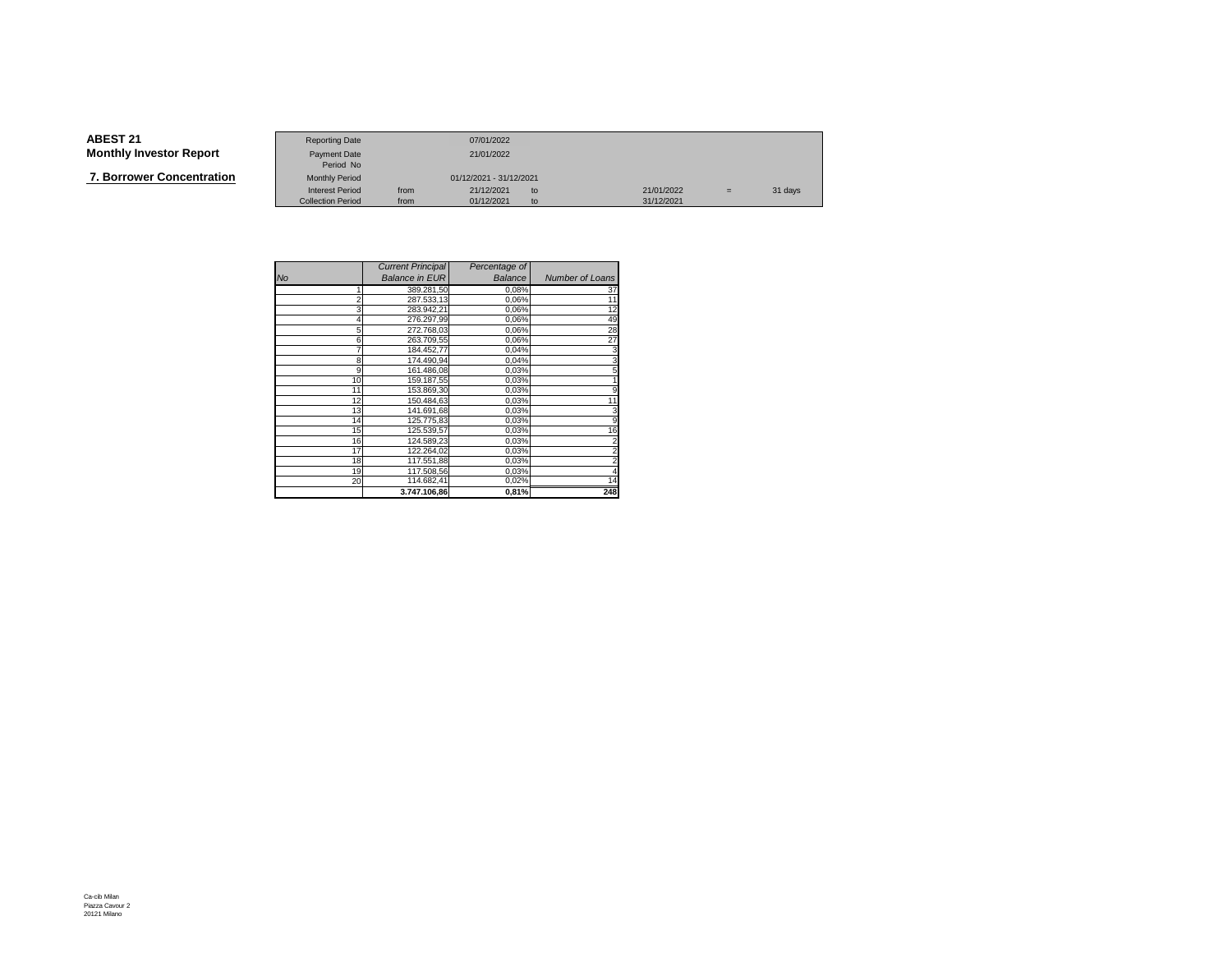**8. Geographical Distribution**

|                                   | <b>Reporting Date</b>     |      | 07/01/2022              |    |            |     |         |
|-----------------------------------|---------------------------|------|-------------------------|----|------------|-----|---------|
| Investor Report                   | Payment Date<br>Period No |      | 21/01/2022              |    |            |     |         |
| aphical Distribution <sup>.</sup> | <b>Monthly Period</b>     |      | 01/12/2021 - 31/12/2021 |    |            |     |         |
|                                   |                           |      |                         |    |            |     |         |
|                                   | <b>Interest Period</b>    | from | 21/12/2021              | to | 21/01/2022 | $=$ | 31 days |
|                                   | <b>Collection Period</b>  | from | 01/12/2021              | to | 31/12/2021 |     |         |

|                     | <b>Current Principal</b> | Percentage of |                 | Percentage of |
|---------------------|--------------------------|---------------|-----------------|---------------|
| <b>State</b>        | <b>Balance in EUR</b>    | Balance       | Number of Loans | Loans         |
| Outside of Germany  | 0,00                     | 0.0%          | ٠               | 0.0%          |
| Baden-Württemberg   | 82.712.292.02            | 17,9%         | 7.537           | 16,9%         |
| Bayern              | 88.053.022.32            | 19,0%         | 8.311           | 18,6%         |
| Berlin              | 16.005.101.74            | 3,5%          | 2.099           | 4,7%          |
| Brandenburg         | 12.268.152,78            | 2,7%          | 1.362           | 3,1%          |
| Bremen              | 3.385.567.79             | 0.7%          | 292             | 0,7%          |
| Hamburg             | 13.431.303.92            | 2,9%          | 1.368           | 3,1%          |
| Hessen              | 43.930.282.04            | 9,5%          | 4.070           | 9,1%          |
| Mecklenburg-Vorpomm | 4.039.815.45             | 0,9%          | 340             | 0,8%          |
| Niedersachsen       | 29.474.602.73            | 6,4%          | 2.744           | 6,1%          |
| Nordrhein-Westfalen | 89.422.533,59            | 19,3%         | 8.882           | 19,9%         |
| Rheinland-Pfalz     | 27.405.670,12            | 5,9%          | 2.367           | 5,3%          |
| Saarland            | 6.374.335.28             | 1,4%          | 550             | 1,2%          |
| Sachsen             | 16.462.928.78            | 3,6%          | 1.675           | 3,8%          |
| Sachsen-Anhalt      | 5.975.651.96             | 1,3%          | 642             | 1,4%          |
| Schleswig-Holstein  | 15.211.502.29            | 3,3%          | 1.419           | 3,2%          |
| Thüringen           | 8.535.125,42             | 1,8%          | 981             | 2,2%          |
| Total               | 462.687.888.23           | 100,00%       | 44.639          | 100,00%       |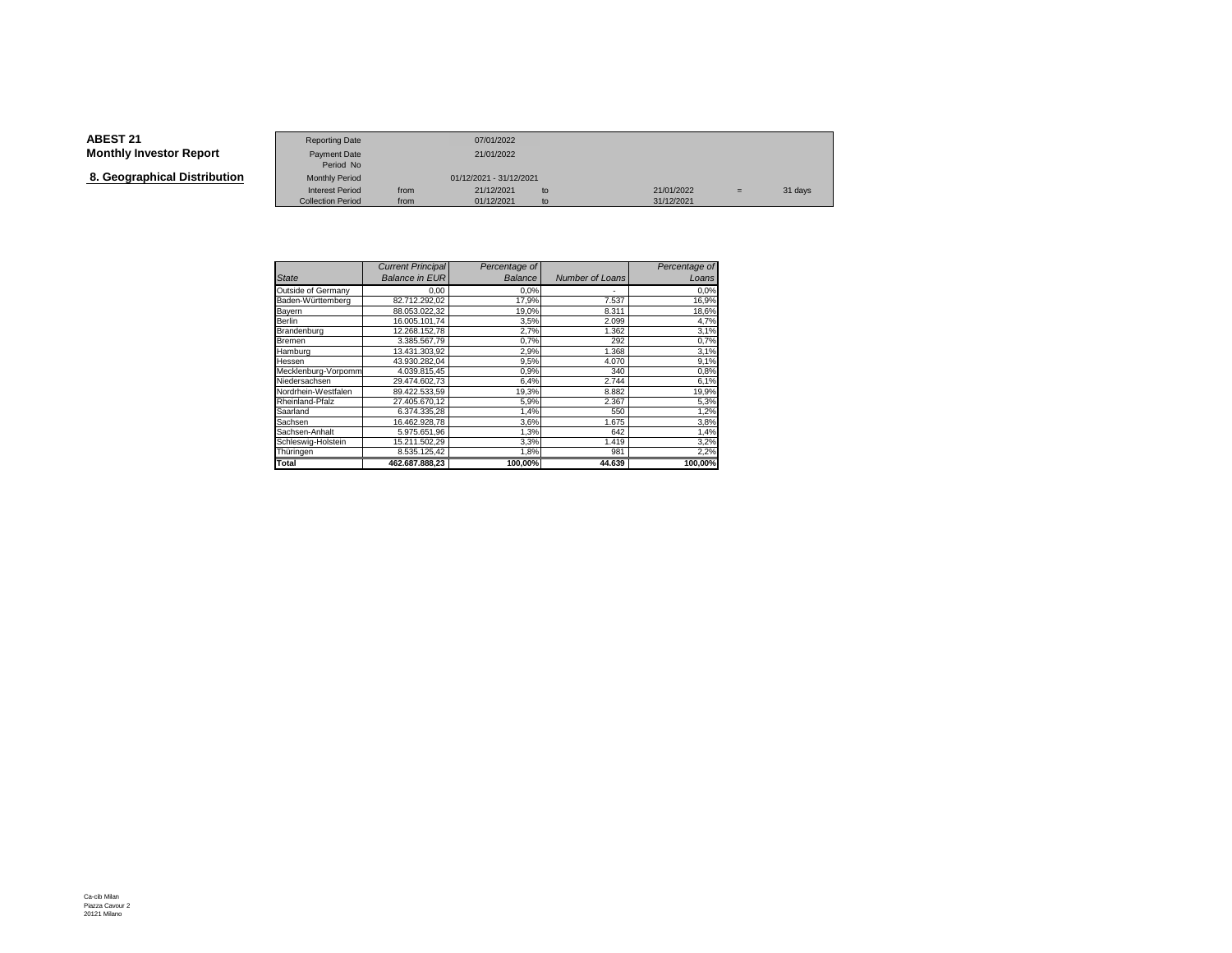#### **ABEST 21**Reporting Date 07/01/2022<br>Payment Date 21/01/2022 **Monthly Investor Report**Payment Date Period NoMonthly Period  **8.1 Geographical Distribution (Graph)**Monthly Period 01/12/2021 - 31/12/2021<br>Interest Period from 21/12/2021 Interest Period from 21/12/2021 to 21/01/2022 <sup>=</sup> 31 daysCollection Period from 01/12/2021 to 31/12/2021

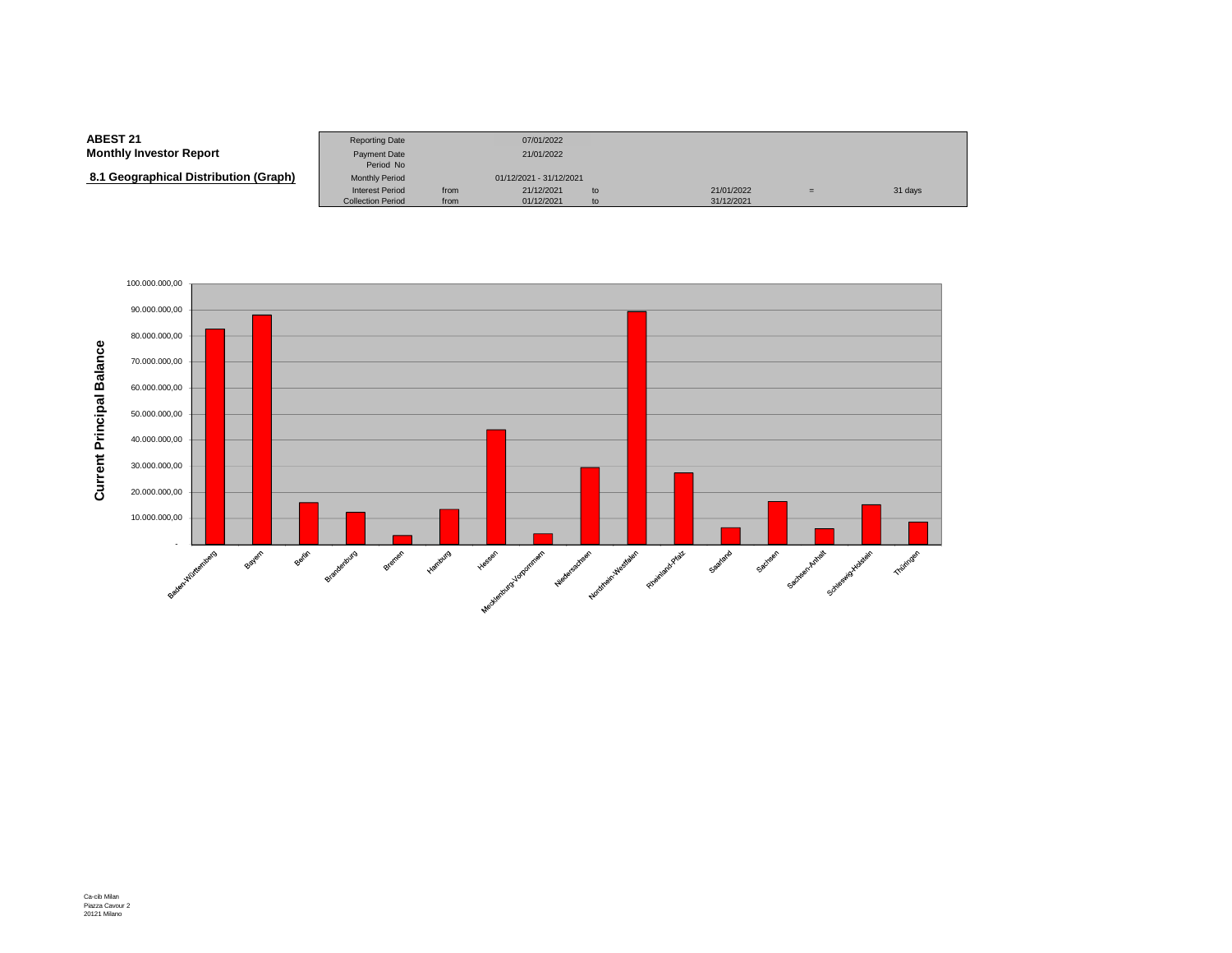| <b>ABEST 21</b>                | <b>Reporting Date</b>                              |              | 07/01/2022               |          |                          |    |         |
|--------------------------------|----------------------------------------------------|--------------|--------------------------|----------|--------------------------|----|---------|
| <b>Monthly Investor Report</b> | Payment Date<br>Period No                          |              | 21/01/2022               |          |                          |    |         |
| 9. Object Type                 | <b>Monthly Period</b>                              |              | 01/12/2021 - 31/12/2021  |          |                          |    |         |
|                                | <b>Interest Period</b><br><b>Collection Period</b> | from<br>from | 21/12/2021<br>01/12/2021 | to<br>to | 21/01/2022<br>31/12/2021 | Ξ. | 31 days |

| <b>Balloon Loan</b> |                          |               |                 |               |  |  |  |  |  |  |
|---------------------|--------------------------|---------------|-----------------|---------------|--|--|--|--|--|--|
|                     | <b>Current Principal</b> | Percentage of |                 | Percentage of |  |  |  |  |  |  |
| Object Type         | <b>Balance in EURI</b>   | Balance       | Number of Loans | Loans         |  |  |  |  |  |  |
| Car                 | 180.273.225.16           | 89,5%         | 9.988           | 89,64%        |  |  |  |  |  |  |
| LCV<br>Total        | 21.179.311,52            | 10.5%         | 1.154           | 10,36%        |  |  |  |  |  |  |
|                     | 201.452.536.68           | 100%          | 11.142          | 100%          |  |  |  |  |  |  |

|         |                 |                    |             |                          | Leases         |                 |  |
|---------|-----------------|--------------------|-------------|--------------------------|----------------|-----------------|--|
| ae of l |                 | Percentage of      |             | <b>Current Principal</b> | Percentage of  |                 |  |
| ance    | Number of Loans | Loans <sup>,</sup> | Object Type | <b>Balance in EURI</b>   | <b>Balance</b> | Number of Loans |  |
| 39,5%   | 9.988           | 89,64%             | Car         | 230.394.840.51           | 88.19%         | 29.305          |  |
| 0,5%    | .154            | 10,36%             | <b>LCV</b>  | 30.840.511.04            | 11.81%         | 4.192           |  |
| 100%    | 11.142          | 100%               | Total       | 261.235.351.55           | 100%           | 33.497          |  |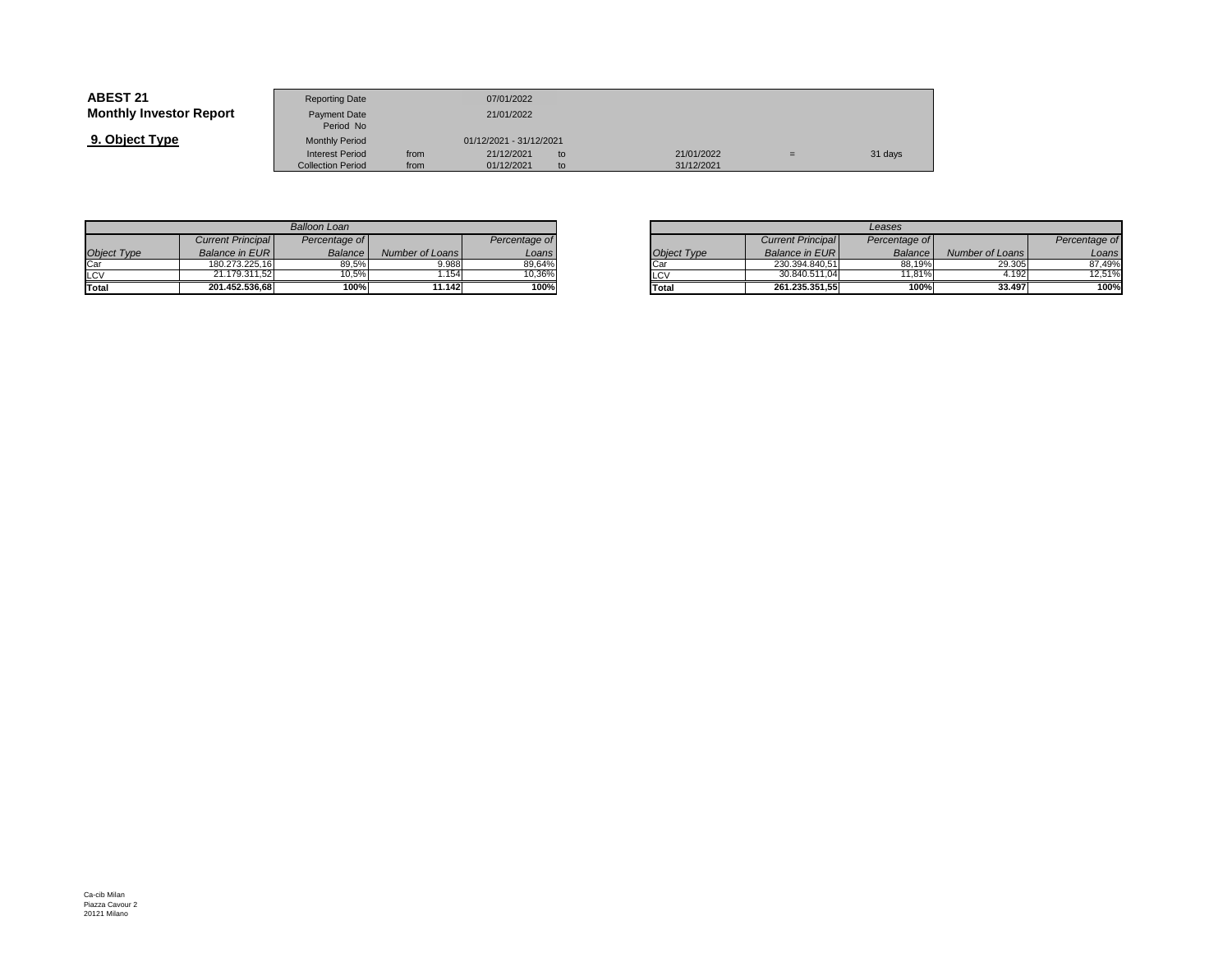**10. Insurances**

|                 | <b>Reporting Date</b>     |      | 07/01/2022              |     |            |     |         |
|-----------------|---------------------------|------|-------------------------|-----|------------|-----|---------|
| Investor Report | Payment Date<br>Period No |      | 21/01/2022              |     |            |     |         |
| <u>ances</u>    | <b>Monthly Period</b>     |      | 01/12/2021 - 31/12/2021 |     |            |     |         |
|                 | <b>Interest Period</b>    | from | 21/12/2021              | to  | 21/01/2022 | $=$ | 31 days |
|                 | <b>Collection Period</b>  | from | 01/12/2021              | to. | 31/12/2021 |     |         |
|                 |                           |      |                         |     |            |     |         |

| <b>Contract Type</b> | CPI          | GAP          | <b>Current Principal</b><br><b>Balance in EURI</b> | Percentage of<br>Balance |
|----------------------|--------------|--------------|----------------------------------------------------|--------------------------|
| <b>Balloon Loans</b> | 1.505.239.78 | 2.369.511.77 | 201.452.536.68                                     | 1.9%                     |
| Leases               | 0.00         | 0.00         | 261.235.351,55                                     | 0.0%                     |
| <b>Total</b>         | 1.505.239.78 | 2.369.511,77 | 462.687.888,23                                     | 0.8%                     |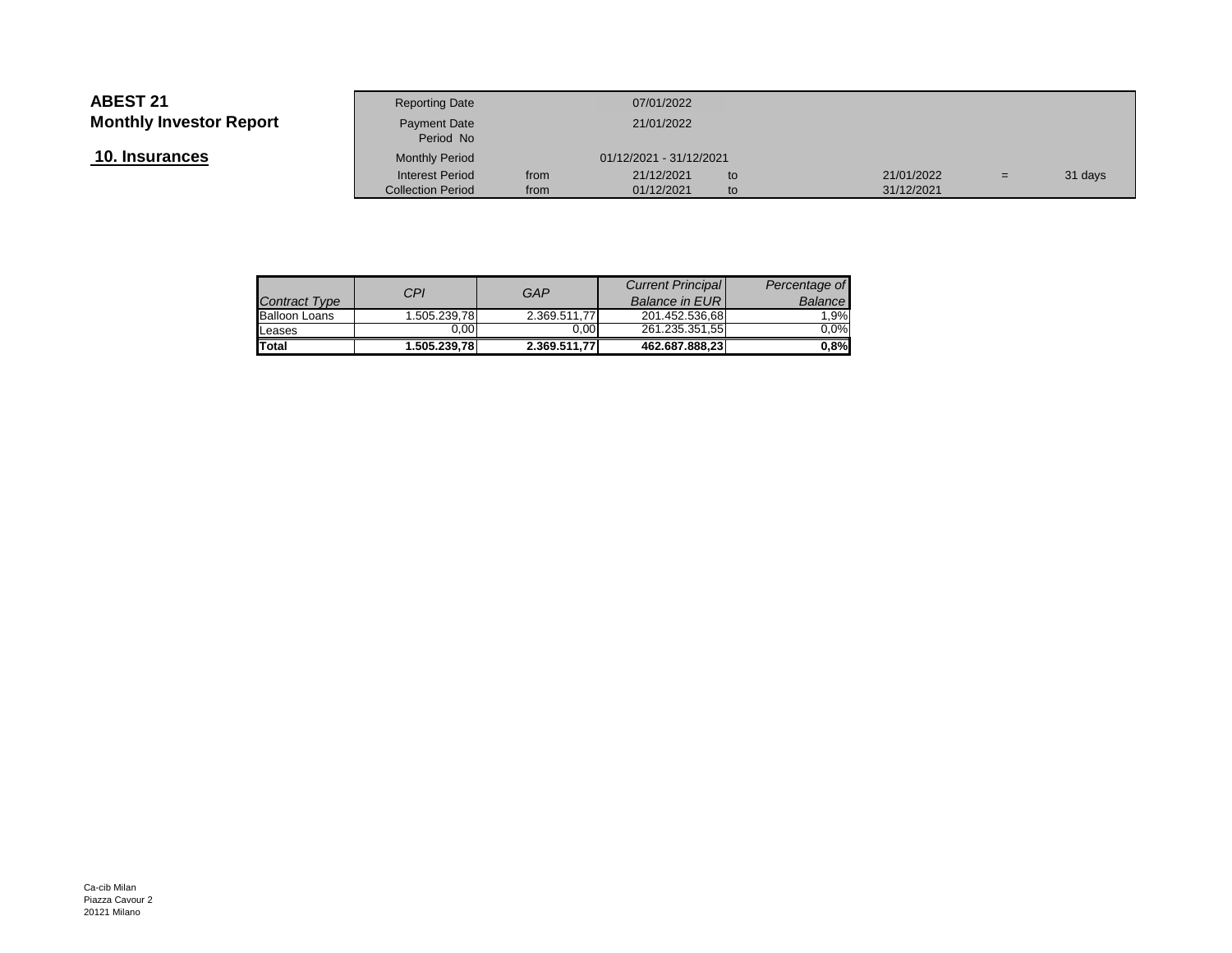## **11. Type of Contract**

|                 | <b>Reporting Date</b>     |      | 07/01/2022              |    |            |     |         |
|-----------------|---------------------------|------|-------------------------|----|------------|-----|---------|
| Investor Report | Payment Date<br>Period No |      | 21/01/2022              |    |            |     |         |
| of Contract     | <b>Monthly Period</b>     |      | 01/12/2021 - 31/12/2021 |    |            |     |         |
|                 | <b>Interest Period</b>    | from | 21/12/2021              | to | 21/01/2022 | $=$ | 31 days |
|                 | <b>Collection Period</b>  | from | 01/12/2021              | to | 31/12/2021 |     |         |

|                         |                 | Percentage of Loans in | Loan Principal in | % of Current |
|-------------------------|-----------------|------------------------|-------------------|--------------|
| Loan Type               | Number of Loans | %                      | <b>EUR</b>        | Outstanding  |
| Balloon Loans new cars  | 7.362           | 16.5%                  | 134.288.861       | 29.0%        |
| Balloon Loans used cars | 3.780           | 8.5%                   | 67.163.676        | 14.5%        |
| Leases new cars         | 33.497          | 75.0%                  | 261.235.3521      | 56.5%        |
| Total                   | 44.639          | 100%                   | 462.687.888.23    | 100.0%       |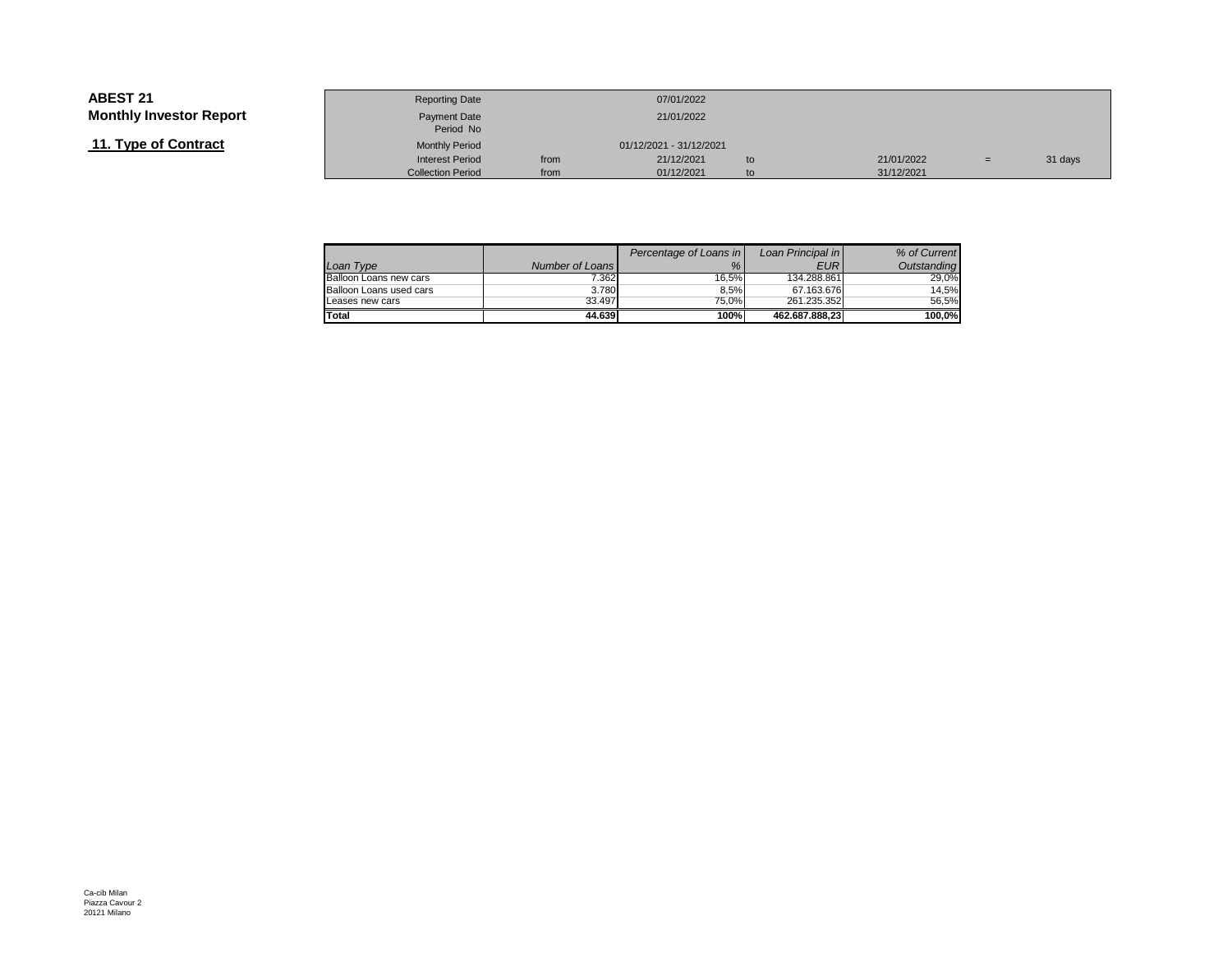| <b>ABEST 21</b>                | <b>Reporting Date</b>     |      | 07/01/2022              |    |            |     |         |
|--------------------------------|---------------------------|------|-------------------------|----|------------|-----|---------|
| <b>Monthly Investor Report</b> | Payment Date<br>Period No |      | 21/01/2022              |    |            |     |         |
| 12. Customer Yield             | <b>Monthly Period</b>     |      | 01/12/2021 - 31/12/2021 |    |            |     |         |
|                                | <b>Interest Period</b>    | from | 21/12/2021              | to | 21/01/2022 | $=$ | 31 days |
|                                | <b>Collection Period</b>  | from | 01/12/2021              | to | 31/12/2021 |     |         |

|                    |                          | <b>Balloon Loan</b> |                 |               |             |                          | Leases        |                 |               |
|--------------------|--------------------------|---------------------|-----------------|---------------|-------------|--------------------------|---------------|-----------------|---------------|
|                    | <b>Current Principal</b> | Percentage of       |                 | Percentage of |             | <b>Current Principal</b> | Percentage of |                 | Percentage of |
| <b>Yield Range</b> | <b>Balance in EURI</b>   | Balance             | Number of Loans | Loans         | Yield Range | <b>Balance in EURI</b>   | Balance       | Number of Loans | Loans         |
| 0 to 1%            | 30.133.921,07            | 14,96%              | 1.249           | 11,21%        | 0 to 3%     | 142.220.379,38           | 54,44%        | 15.276          | 45,60%        |
| 1,01 to 2%         | 19.761.460.29            | 9,81%               | 889             | 7,98%         | 3,01 to 4%  | 57.862.180,99            | 22,15%        | 9.151           | 27,32%        |
| 2,01 to 3%         | 56.390.815.99            | 27,99%              | 3.226           | 28,95%        | 4.01 to 5%  | 43.453.445.09            | 16,63%        | 6.429           | 19,19%        |
| 3,01 to 4%         | 75.067.596,71            | 37,26%              | 4.341           | 38,96%        | 5,01 to 6%  | 12.420.506,20            | 4,75%         | 1.845           | 5,51%         |
| 4,01 to 5%         | 17.339.643,51            | 8,61%               | 1.185           | 10,64%        | 6,01 to 7%  | 4.119.573,06             | 1,58%         | 607             | 1,81%         |
| 5,01 to 6%         | 2.639.992,45             | 1,31%               | 238             | 2,14%         | 7,01 to 8%  | 1.083.873.34             | 0,41%         | 178             | 0,53%         |
| 6,01 to 7%         | 117.061.42               | 0,06%               |                 | 0,12%         | 8,01 to 9%  | 75.393,49                | 0,03%         |                 | 0,03%         |
| 7,01 to 8%         | 2.045,24                 | 0,00%               |                 | 0,01%         | 9,01 to 10% | 0,00                     | 0,00%         |                 | 0,00%         |
| 8,01 to 9%         | 0,00                     | 0,00%               |                 | $0,00\%$      | >10%        | 0,00                     | 0,00%         |                 | 0,00%         |
| 9,01 to 10%        | 0.00                     | 0.00%               |                 | 0,00%         | Total       | 261.235.351,55           | 100%          | 33.497,00       | 100%          |
| >10%               | 0,00                     | 0,00%               |                 | 0,00%         |             |                          |               |                 |               |
| <b>Total</b>       | 201.452.536,68           | 100%                | 11.142,00       | 100%          | Capalonico  | $1 - 0$                  |               |                 |               |

|       |                       | <b>Balloon Loan</b> |                 |               |             |                          | Leases         |                 |               |
|-------|-----------------------|---------------------|-----------------|---------------|-------------|--------------------------|----------------|-----------------|---------------|
|       | Current Principal     | Percentage of       |                 | Percentage of |             | <b>Current Principal</b> | Percentage of  |                 | Percentage of |
| Range | <b>Balance in EUR</b> | Balance             | Number of Loans | Loans         | Yield Range | Balance in EUR           | <b>Balance</b> | Number of Loans | Loans         |
|       | 30.133.921,07         | 14,96%              | 1.249           | 11,21%        | 0 to 3%     | 142.220.379,38           | 54,44%         | 15.276          | 45,60%        |
| o 2%  | 19.761.460,29         | 9,81%               | 889             | 7,98%         | 3,01 to 4%  | 57.862.180,99            | 22,15%         | 9.151           | 27,32%        |
| o 3%  | 56.390.815,99         | 27,99%              | 3.226           | 28,95%        | 4,01 to 5%  | 43.453.445,09            | 16,63%         | 6.429           | 19,19%        |
| o 4%  | 75.067.596,71         | 37,26%              | 4.341           | 38,96%        | 5,01 to 6%  | 12.420.506,20            | 4,75%          | 1.845           | 5,51%         |
| o 5%  | 17.339.643,51         | 8,61%               | 1.185           | 10,64%        | 6,01 to 7%  | 4.119.573,06             | 1,58%          | 607             | 1,81%         |
| о 6%  | 2.639.992,45          | 1,31%               | 238             | 2,14%         | 7.01 to 8%  | 1.083.873,34             | 0,41%          | 175             | 0,53%         |
| o 7%  | 117.061,42            | 0,06%               |                 | 0,12%         | 8.01 to 9%  | 75.393,49                | 0,03%          |                 | 0,03%         |
| o 8%  | 2.045,24              | 0,00%               |                 | 0,01%         | 9,01 to 10% | 0,00                     | 0,00%          |                 | 0,00%         |
| о 9%  | 0,00                  | $0,00\%$            |                 | 0,00%         | >10%        | 0,00                     | 0,00%          |                 | $0,00\%$      |
| o 10% | 0,00                  | 0,00%               |                 | $0,00\%$      | Total       | 261.235.351,55           | 100%           | 33.497,00       | 100%          |
|       |                       |                     |                 |               |             |                          |                |                 |               |

| <b>Statistics</b>  | in % |
|--------------------|------|
| <b>WA Interest</b> |      |

**Statistics in %** $2,91$ WA Interest

\* runs from .00 to .99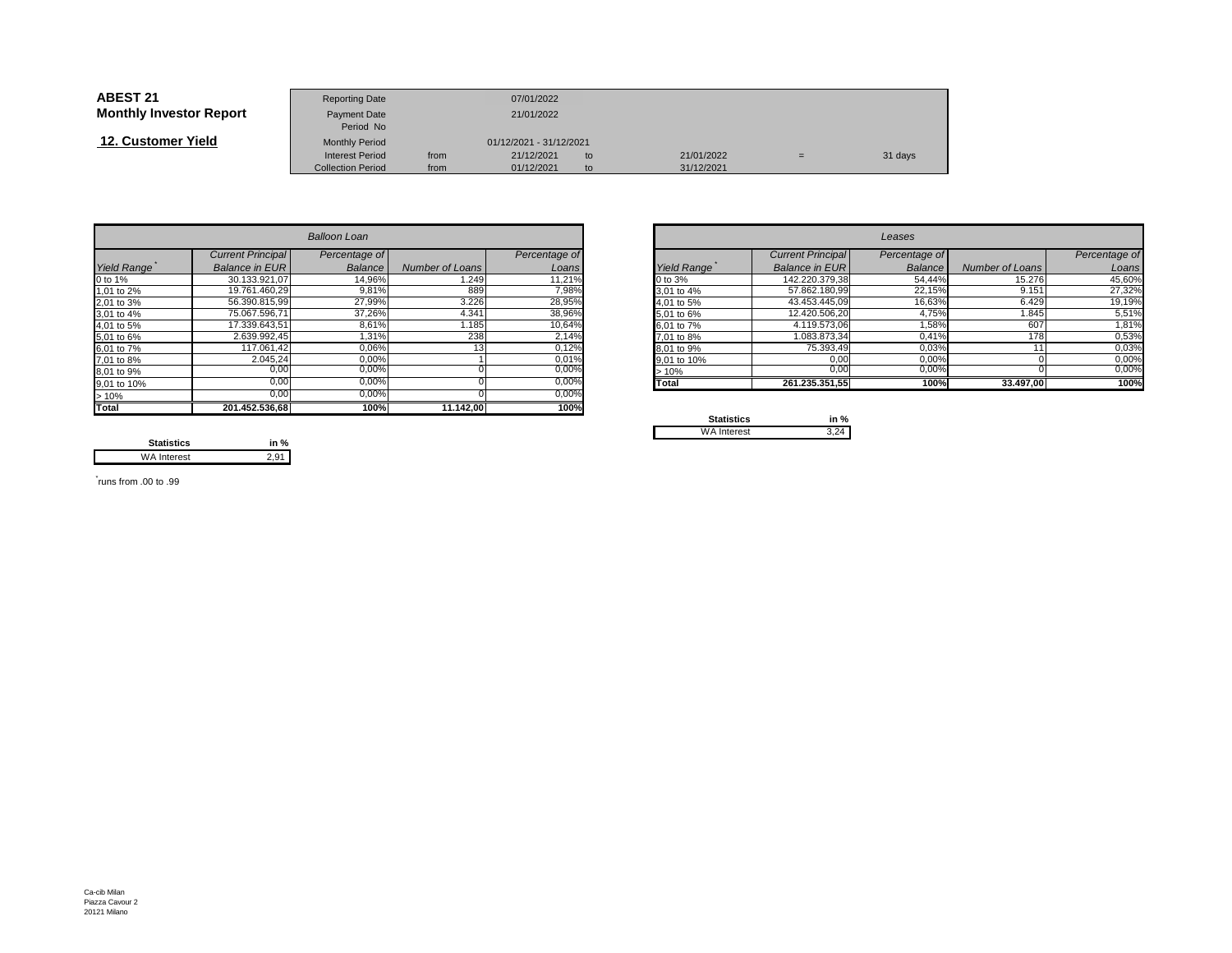| <b>ABEST 21</b>                | <b>Reporting Date</b>     |      | 07/01/2022              |    |            |     |         |
|--------------------------------|---------------------------|------|-------------------------|----|------------|-----|---------|
| <b>Monthly Investor Report</b> | Payment Date<br>Period No |      | 21/01/2022              |    |            |     |         |
| 12.1 Customer Yield (Graph)    | <b>Monthly Period</b>     |      | 01/12/2021 - 31/12/2021 |    |            |     |         |
|                                | <b>Interest Period</b>    | from | 21/12/2021              | to | 21/01/2022 | $=$ | 31 days |
|                                | <b>Collection Period</b>  | from | 01/12/2021              | to | 31/12/2021 |     |         |



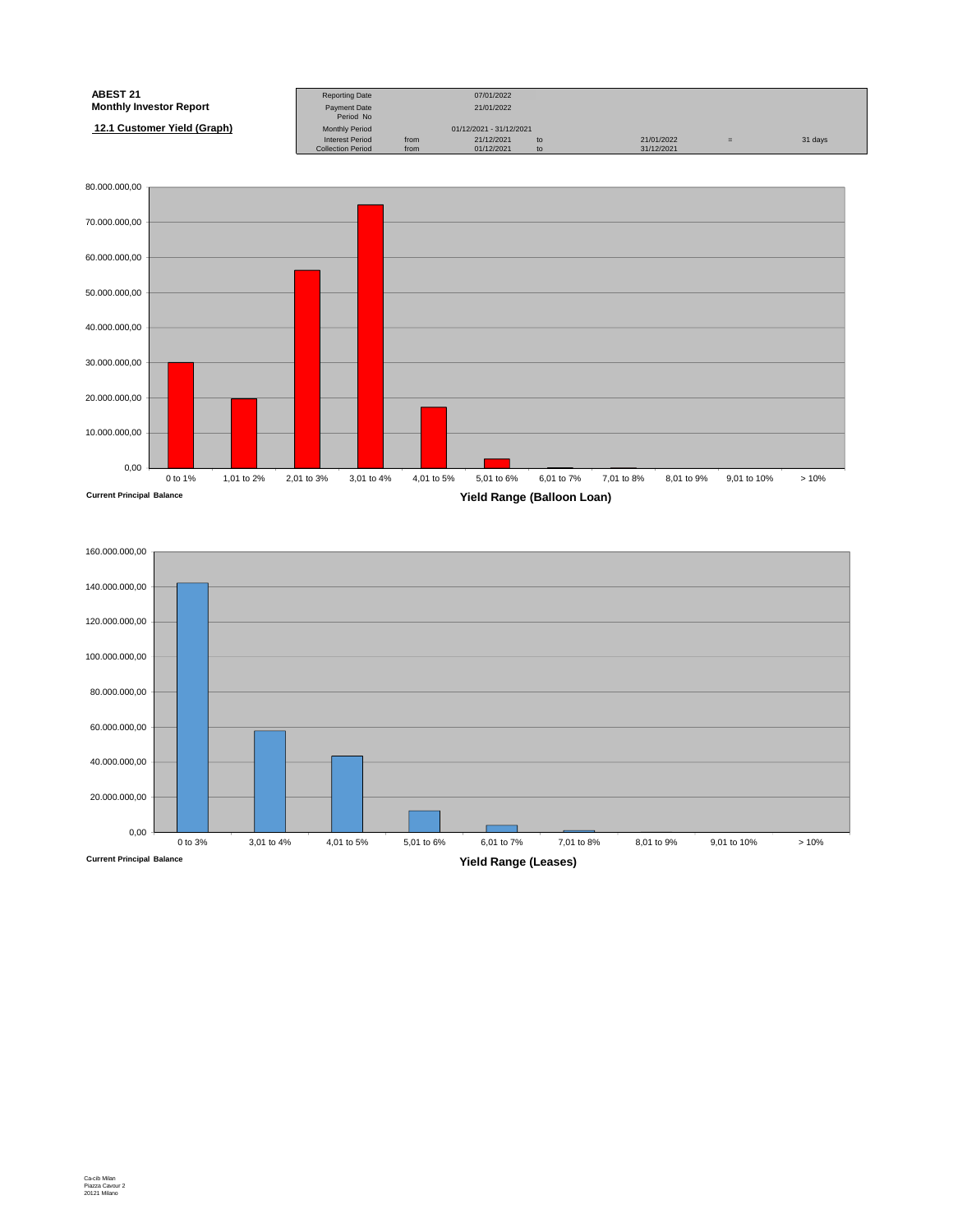| <b>ABEST 21</b>                | <b>Reporting Date</b>            |                         | 07/01/2022 |    |            |     |         |
|--------------------------------|----------------------------------|-------------------------|------------|----|------------|-----|---------|
| <b>Monthly Investor Report</b> | <b>Payment Date</b><br>Period No |                         | 21/01/2022 |    |            |     |         |
| 13. Seasoning                  | <b>Monthly Period</b>            | 01/12/2021 - 31/12/2021 |            |    |            |     |         |
|                                | <b>Interest Period</b>           | from                    | 21/12/2021 | to | 21/01/2022 | $=$ | 31 days |
|                                | <b>Collection Period</b>         | from                    | 01/12/2021 | to | 31/12/2021 |     |         |

|                 | Balloon Loan             |               |                        |               |  |  |  |  |  |  |  |  |
|-----------------|--------------------------|---------------|------------------------|---------------|--|--|--|--|--|--|--|--|
| Seasoning in    | <b>Current Principal</b> | Percentage of |                        | Percentage of |  |  |  |  |  |  |  |  |
| <b>Months</b>   | <b>Balance in EUR</b>    | Balance       | <b>Number of Loans</b> | Loans         |  |  |  |  |  |  |  |  |
| 0 to 6 months   | 35.187.940.62            | 17,47%        | 1.461                  | 13,11%        |  |  |  |  |  |  |  |  |
| 7 to 12 months  | 78.433.424.54            | 38,93%        | 3.413                  | 30,63%        |  |  |  |  |  |  |  |  |
| 13 to 18 months | 40.472.280.41            | 20.09%        | 2.047                  | 18,37%        |  |  |  |  |  |  |  |  |
| 19 to 24 months | 6.410.831.33             | 3,18%         | 313                    | 2,81%         |  |  |  |  |  |  |  |  |
| 25 to 30 months | 2.088.086.99             | 1,04%         | 112                    | 1,01%         |  |  |  |  |  |  |  |  |
| 31 to 36 months | 562.262.38               | 0,28%         | 43                     | 0,39%         |  |  |  |  |  |  |  |  |
| 37 to 42 months | 299.738.22               | 0,15%         | 16                     | 0,14%         |  |  |  |  |  |  |  |  |
| 43 to 48 months | 1.371.182,54             | 0,68%         | 88                     | 0,79%         |  |  |  |  |  |  |  |  |
| 49 to 54 months | 14.468.253,68            | 7,18%         | 1.267                  | 11,37%        |  |  |  |  |  |  |  |  |
| 55 to 60 months | 11.278.340.57            | 5.60%         | 1.075                  | 9,65%         |  |  |  |  |  |  |  |  |
| 61 to 66 months | 5.533.785,24             | 2,75%         | 566                    | 5,08%         |  |  |  |  |  |  |  |  |
| 67 to 72 months | 3.034.401.60             | 1.51%         | 377                    | 3,38%         |  |  |  |  |  |  |  |  |
| 73 to 78 months | 1.517.648.34             | 0.75%         | 215                    | 1,93%         |  |  |  |  |  |  |  |  |
| >78 months      | 794.360,22               | 0,39%         | 1491                   | 1,34%         |  |  |  |  |  |  |  |  |
| Total           | 201.452.536.68           | 100,00%       | 11.142                 | 100,00%       |  |  |  |  |  |  |  |  |

| n        |                          |               |                 |                          | Leases        |                 |               |
|----------|--------------------------|---------------|-----------------|--------------------------|---------------|-----------------|---------------|
| ge of    |                          | Percentage of | Seasoning in    | <b>Current Principal</b> | Percentage of |                 | Percentage of |
| ance     | Number of Loans          | Loans         | <b>Months</b>   | <b>Balance in EURI</b>   | Balance       | Number of Loans | Loans         |
| ,47%     | .461                     | 13,11%        | 0 to 6 months   | 40.868.552,38            | 15.64%        | 3.465           | 10,34%        |
| 3,93%    | 3.413                    | 30,63%        | 7 to 12 months  | 59.655.803,76            | 22,84%        | 5.349           | 15,97%        |
| 0,09%    | 2.047                    | 18,37%        | 13 to 18 months | 53.273.262,89            | 20,39%        | 5.418           | 16,17%        |
| 3,18%    | 313                      | 2,81%         | 19 to 24 months | 41.383.616,63            | 15.84%        | 5.350           | 15,97%        |
| ,04%     | 112                      | ,01%          | 25 to 30 months | 37.018.680,73            | 14.17%        | 6.274           | 18,73%        |
| ),28%    | 43                       | 0,39%         | 31 to 36 months | 18.362.769,15            | 7.03%         | 4.346           | 12,97%        |
| ,15%     | 16                       | 0.14%         | 37 to 42 months | 7.409.261,18             | 2.84%         | 1.720           | 5,13%         |
| 0,68%    | 88                       | 0,79%         | 43 to 60 months | 3.263.404,83             | .25%          | .575            | 4,70%         |
| .18%     | .267                     | 11,37%        | Total           | 261.235.351.55           | 100,00%       | 33.497          | 100,00%       |
| $-0.001$ | $\overline{\phantom{a}}$ | $- - - - -$   |                 |                          |               |                 |               |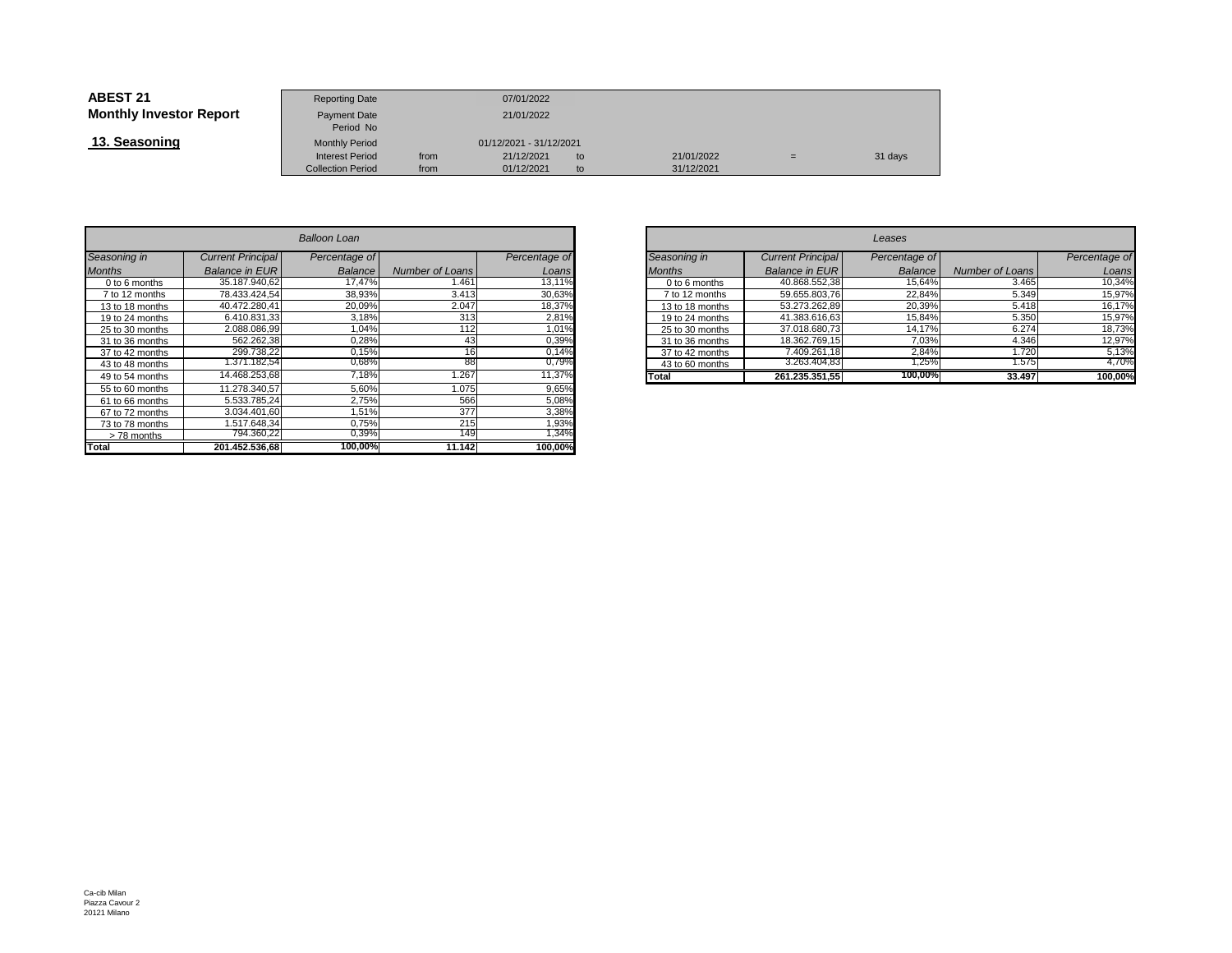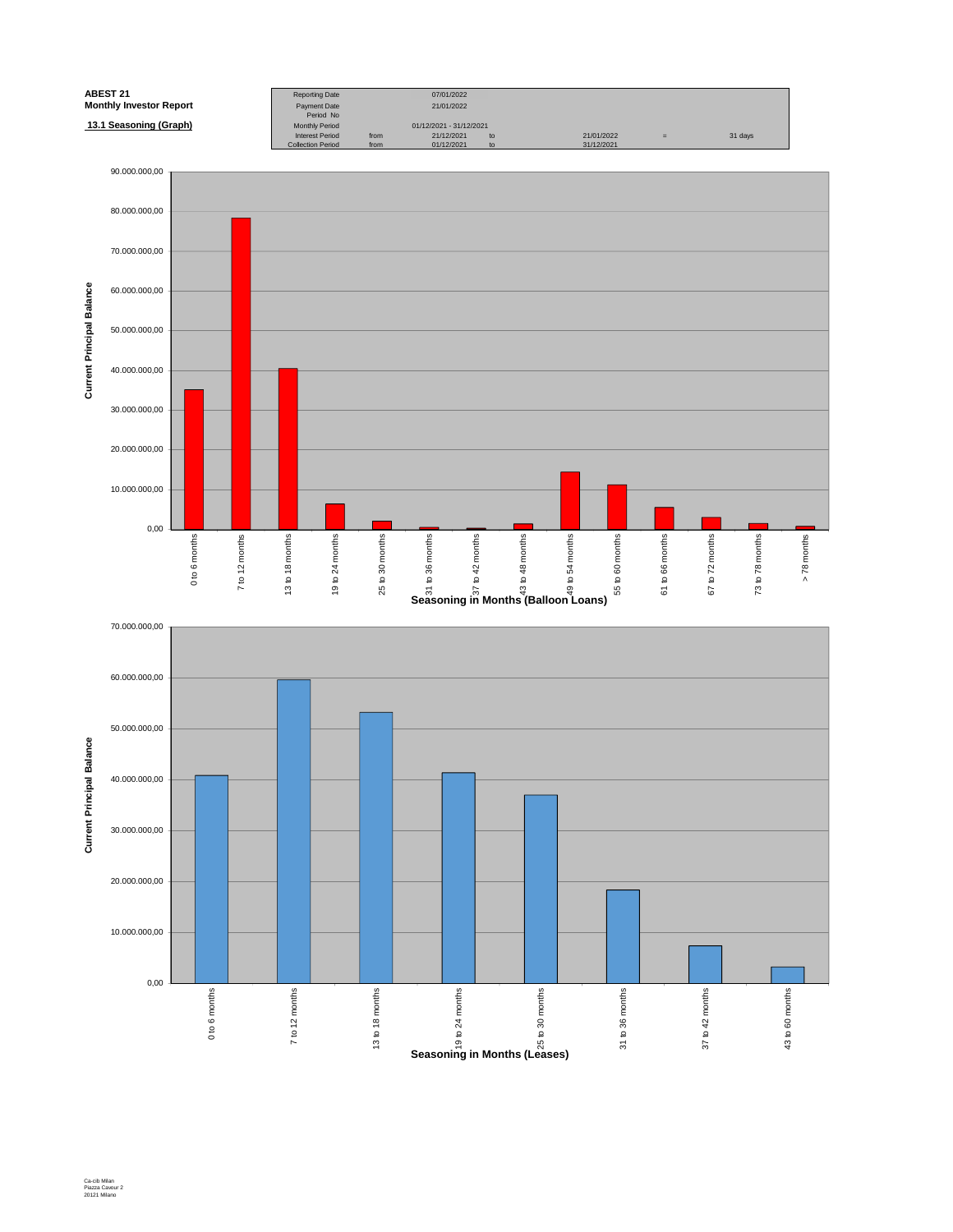| <b>ABEST 21</b>                | <b>Reporting Date</b>            |      | 07/01/2022              |    |            |     |         |
|--------------------------------|----------------------------------|------|-------------------------|----|------------|-----|---------|
| <b>Monthly Investor Report</b> | <b>Payment Date</b><br>Period No |      | 21/01/2022              |    |            |     |         |
| 14. Remaining Term             | <b>Monthly Period</b>            |      | 01/12/2021 - 31/12/2021 |    |            |     |         |
|                                | <b>Interest Period</b>           | from | 21/12/2021              | to | 21/01/2022 | $=$ | 31 days |
|                                | <b>Collection Period</b>         | from | 01/12/2021              | to | 31/12/2021 |     |         |

| Balloon Loan      |                          |                |                        |               |  |  |  |  |  |
|-------------------|--------------------------|----------------|------------------------|---------------|--|--|--|--|--|
| Remaining Term in | <b>Current Principal</b> | Percentage of  |                        | Percentage of |  |  |  |  |  |
| <b>Months</b>     | <b>Balance in EUR</b>    | <b>Balance</b> | <b>Number of Loans</b> | Loans         |  |  |  |  |  |
| 0 to 6 months     | 7.924.397.07             | 3,93%          | 1.461                  | 13,11%        |  |  |  |  |  |
| 7 to 12 months    | 10.039.352.09            | 4.98%          | 3.413                  | 30,63%        |  |  |  |  |  |
| 13 to 18 months   | 7.157.027,50             | 3,55%          | 2.047                  | 18,37%        |  |  |  |  |  |
| 19 to 24 months   | 13.210.045.97            | 6,56%          | 313                    | 2,81%         |  |  |  |  |  |
| 25 to 30 months   | 15.280.787.46            | 7,59%          | 112                    | 1,01%         |  |  |  |  |  |
| 31 to 36 months   | 30.346.372.85            | 15.06%         | 43                     | 0,39%         |  |  |  |  |  |
| 37 to 42 months   | 32.872.466.10            | 16.32%         | 16                     | 0,14%         |  |  |  |  |  |
| 43 to 48 months   | 21.600.430.43            | 10,72%         | 88                     | 0,79%         |  |  |  |  |  |
| 49 to 54 months   | 19.250.390.83            | 9,56%          | 1.267                  | 11,37%        |  |  |  |  |  |
| 55 to 60 months   | 12.283.248.08            | 6.10%          | 1.075                  | 9,65%         |  |  |  |  |  |
| 61 to 66 months   | 14.459.664.91            | 7.18%          | 566                    | 5,08%         |  |  |  |  |  |
| 67 to 72 months   | 8.385.418.32             | 4.16%          | 377                    | 3,38%         |  |  |  |  |  |
| 73 to 78 months   | 5.397.031.73             | 2,68%          | 215                    | 1,93%         |  |  |  |  |  |
| > 78 months       | 3.245.903.34             | 1,61%          | 149                    | 1,34%         |  |  |  |  |  |
| Total             | 201.452.536.68           | 100.00%        | 11.142                 | 100,00%       |  |  |  |  |  |

| $\overline{n}$           |                 |               |                          |                          | Leases        |                 |               |
|--------------------------|-----------------|---------------|--------------------------|--------------------------|---------------|-----------------|---------------|
| ge of                    |                 | Percentage of | <b>Remaining Term in</b> | <b>Current Principal</b> | Percentage of |                 | Percentage of |
| ance                     | Number of Loans | Loans         | <b>Months</b>            | <b>Balance in EUR</b>    | Balance       | Number of Loans | Loans         |
| 3,93%                    | 1.461           | 13,11%        | 0 to 6 months            | 8.008.376,38             | 3,07%         | 4.346           | 12,97%        |
| 1,98%                    | 3.413           | 30,63%        | 7 to 12 months           | 20.635.593,91            | 7,90%         | 5.120           | 15,28%        |
| 3,55%                    | 2.047           | 18,37%        | 13 to 18 months          | 34.322.977.23            | 13.14%        | 5.449           | 16,27%        |
| 5,56%                    | 313             | 2,81%         | 19 to 24 months          | 42.851.271.19            | 16,40%        | 5.137           | 15,34%        |
| .59%                     | 112             | 1,01%         | 25 to 30 months          | 47.833.851.68            | 18,31%        | 4.578           | 13,67%        |
| 5,06%                    | 43              | 0,39%         | 31 to 36 months          | 41.176.572,35            | 15.76%        | 3.804           | 11,36%        |
| 3,32%                    | 16              | 0,14%         | 37 to 42 months          | 34.609.784.09            | 13,25%        | 2.822           | 8,42%         |
| 0,72%                    | 88              | 0,79%         | 43 to 48 months          | 22.597.697.34            | 8,65%         | 1.716           | 5,12%         |
| ,56%                     | 1.267           | 11,37%        | 49 to 54 months          | 6.051.008.79             | 2,32%         | 348             | 1,04%         |
| 5.10%                    | 1.075           | 9,65%         | 55 to 60 months          | 3.148.218,59             | 1,21%         | 177             | 0,53%         |
| 7,18%                    | 566             | 5,08%         | Total                    | 261.235.351.55           | 100,00%       | 33.497          | 100.00%       |
| $\overline{\phantom{a}}$ | $\overline{ }$  | 0.001         |                          |                          |               |                 |               |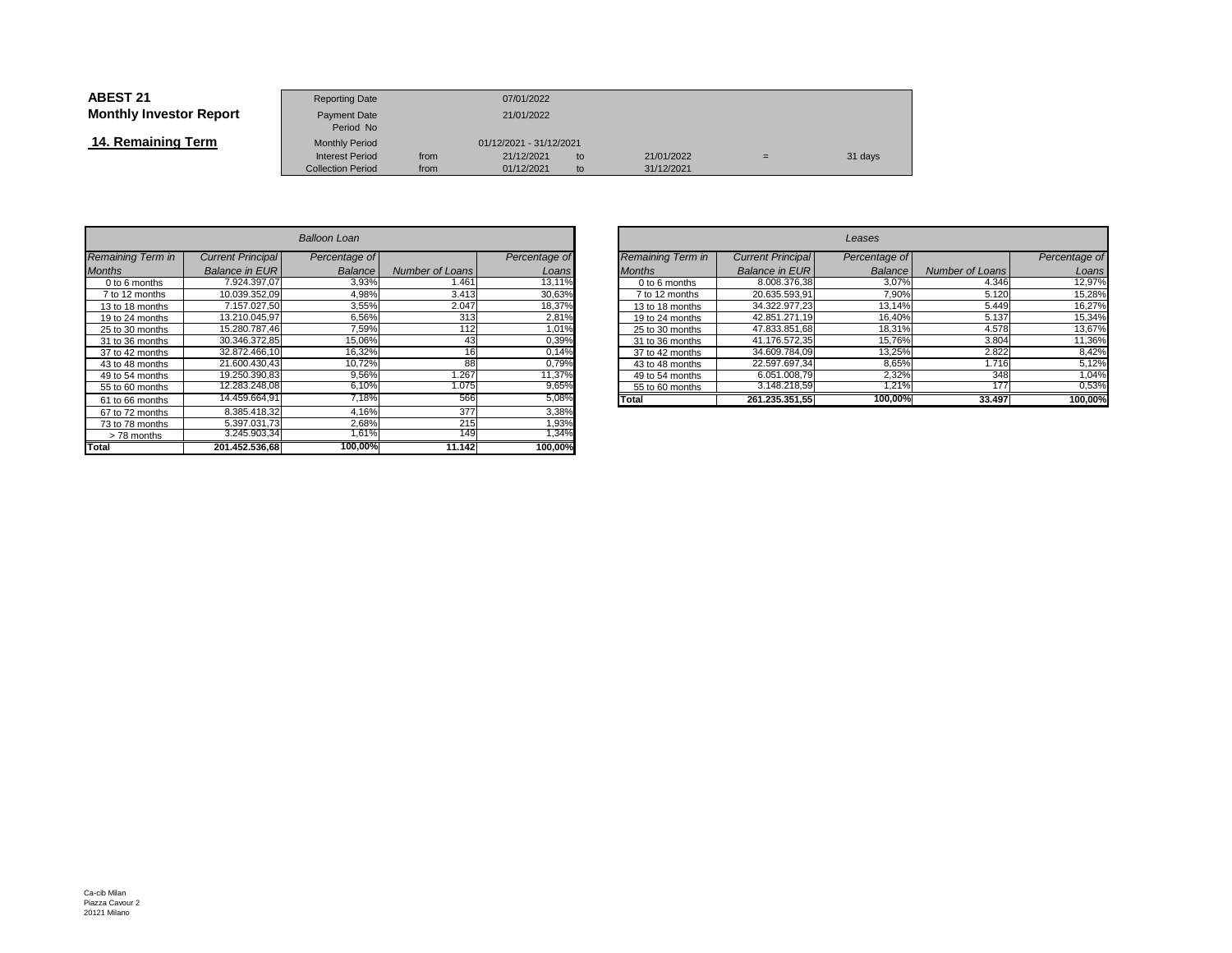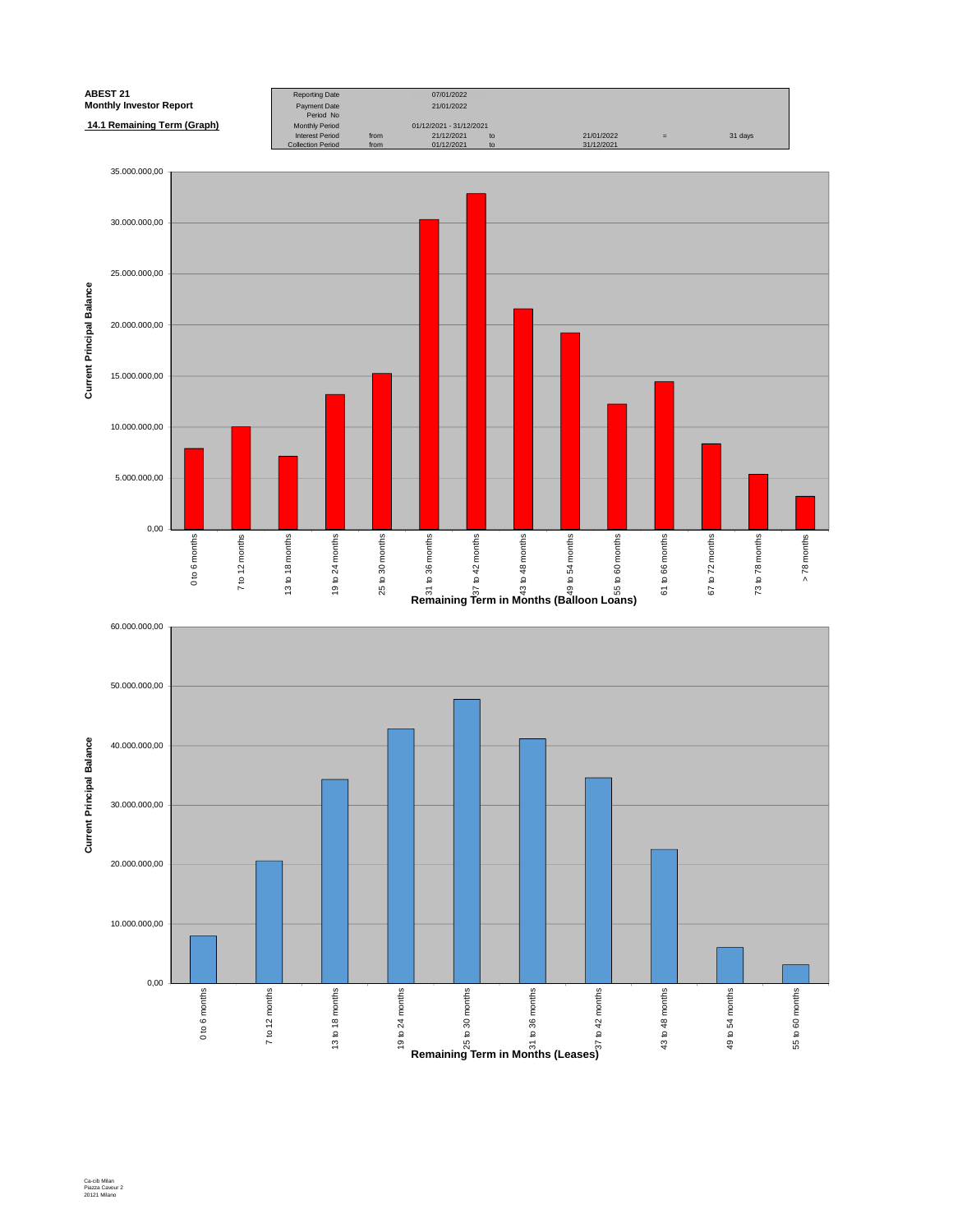| <b>ABEST 21</b>                | <b>Reporting Date</b>     |            | 07/01/2022              |    |            |   |         |
|--------------------------------|---------------------------|------------|-------------------------|----|------------|---|---------|
| <b>Monthly Investor Report</b> | Payment Date<br>Period No | 21/01/2022 |                         |    |            |   |         |
| 15. Original Term              | <b>Monthly Period</b>     |            | 01/12/2021 - 31/12/2021 |    |            |   |         |
|                                | <b>Interest Period</b>    | from       | 21/12/2021              | to | 21/01/2022 | = | 31 days |
|                                | <b>Collection Period</b>  | from       | 01/12/2021              | to | 31/12/2021 |   |         |

|                   |                          | Balloon Loan  |                 |               |                         |
|-------------------|--------------------------|---------------|-----------------|---------------|-------------------------|
| Remaining Term in | <b>Current Principal</b> | Percentage of |                 | Percentage of | Remaining Term in       |
| <b>Months</b>     | <b>Balance in EUR</b>    | Balance       | Number of Loans | Loans         | <b>Months</b>           |
| 0 to 6 months     | 14.797,42                | 0.01%         |                 | 0.01%         | 0 to 6 months           |
| 7 to 12 months    | 197.949.94               | 0.10%         | 23              | 0,21%         | 7 to 12 months          |
| 13 to 18 months   | 376.855,79               | 0,19%         | 23              | 0,21%         | 13 to 18 months         |
| 19 to 24 months   | 2.524.170.81             | 1.25%         | 166             | 1,49%         | 19 to 24 months         |
| 25 to 30 months   | 391.421.25               | 0,19%         | 24              | 0,22%         | 25 to 30 months         |
| 31 to 36 months   | 17.723.802.02            | 8,80%         | 832             | 7,47%         | 31 to 36 months         |
| 37 to 42 months   | 616.657.20               | 0.31%         | 31              | 0,28%         | 37 to 42 months         |
| 43 to 48 months   | 66.153.105.01            | 32,84%        | 3.170           | 28,45%        | 43 to 48 months         |
| 49 to 54 months   | 935.572.77               | 0.46%         | 37              | 0,33%         | 49 to 54 months         |
| 55 to 60 months   | 46.655.290.27            | 23.16%        | 2.565           | 23,02%        | 55 to 60 months         |
| 61 to 66 months   | 1.297.350.58             | 0.64%         | 88              | 0.79%         | Total                   |
| 67 to 72 months   | 19.212.008.42            | 9,54%         | 1.114           | 10,00%        |                         |
| 73 to 78 months   | 1.631.435.18             | 0.81%         | 100             | 0,90%         |                         |
| >78 months        | 43.722.120,02            | 21,70%        | 2.968           | 26,64%        | <b>Statistics</b>       |
| <b>Total</b>      | 201.452.536,68           | 100.00%       | 11.142          | 100,00%       | <b>WA Original Term</b> |

| $\overline{r}$ |                 |               |                   |                          | Leases        |                 |               |
|----------------|-----------------|---------------|-------------------|--------------------------|---------------|-----------------|---------------|
| ge of          |                 | Percentage of | Remaining Term in | <b>Current Principal</b> | Percentage of |                 | Percentage of |
| ance           | Number of Loans | Loans         | <b>Months</b>     | <b>Balance in EUR</b>    | Balance       | Number of Loans | Loans         |
| $0,01\%$       |                 | 0,01%         | 0 to 6 months     | 0,00                     | 0,00%         |                 | 0,00%         |
| 0,10%          | 23              | 0,21%         | 7 to 12 months    | 0,00                     | 0,00%         |                 | 0,00%         |
| ),19%          | 23              | 0,21%         | 13 to 18 months   | 374.931,04               | 0.14%         | 454             | 1,36%         |
| ,25%           | 166             | 1,49%         | 19 to 24 months   | 1.647.980.56             | 0,63%         | 602             | 1,80%         |
| ,19%           | 24              | 0,22%         | 25 to 30 months   | 355.257.04               | 0.14%         | 60              | 0,18%         |
| $8,80\%$       | 832             | 7.47%         | 31 to 36 months   | 91.872.195,22            | 35,17%        | 13.418          | 40,06%        |
| ,31%           | 31              | 0,28%         | 37 to 42 months   | 2.752.104.39             | 1.05%         | 242             | 0,72%         |
| 2,84%          | 3.170           | 28,45%        | 43 to 48 months   | 134.316.239.93           | 51.42%        | 16.248          | 48,51%        |
| ,46%           | 37              | 0,33%         | 49 to 54 months   | 1.438.594,10             | 0,55%         | 140             | 0,42%         |
| 3,16%          | 2.565           | 23,02%        | 55 to 60 months   | 28.478.049.27            | 10,90%        | 2.333           | 6,96%         |
| 0.64%          | 88              | 0,79%         | Total             | 261.235.351.55           | 100,00%       | 33.497          | 100,00%       |
| F401           | .               | 10.001        |                   |                          |               |                 |               |

| % | <b>Statistics</b>       |  |
|---|-------------------------|--|
| % | <b>WA Original Term</b> |  |
|   |                         |  |

| <b>Statistics</b>       |       |
|-------------------------|-------|
| <b>WA Original Term</b> | 59.74 |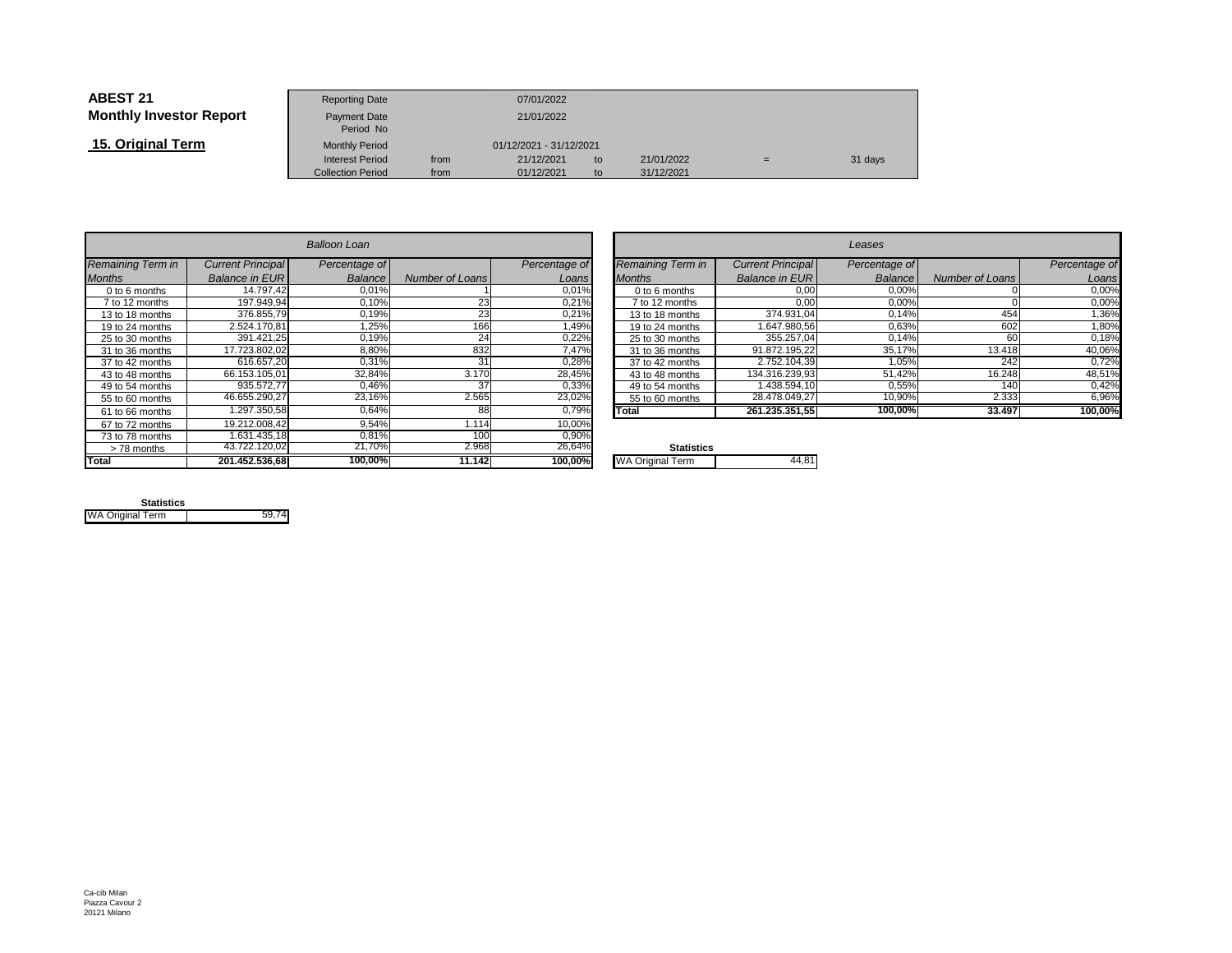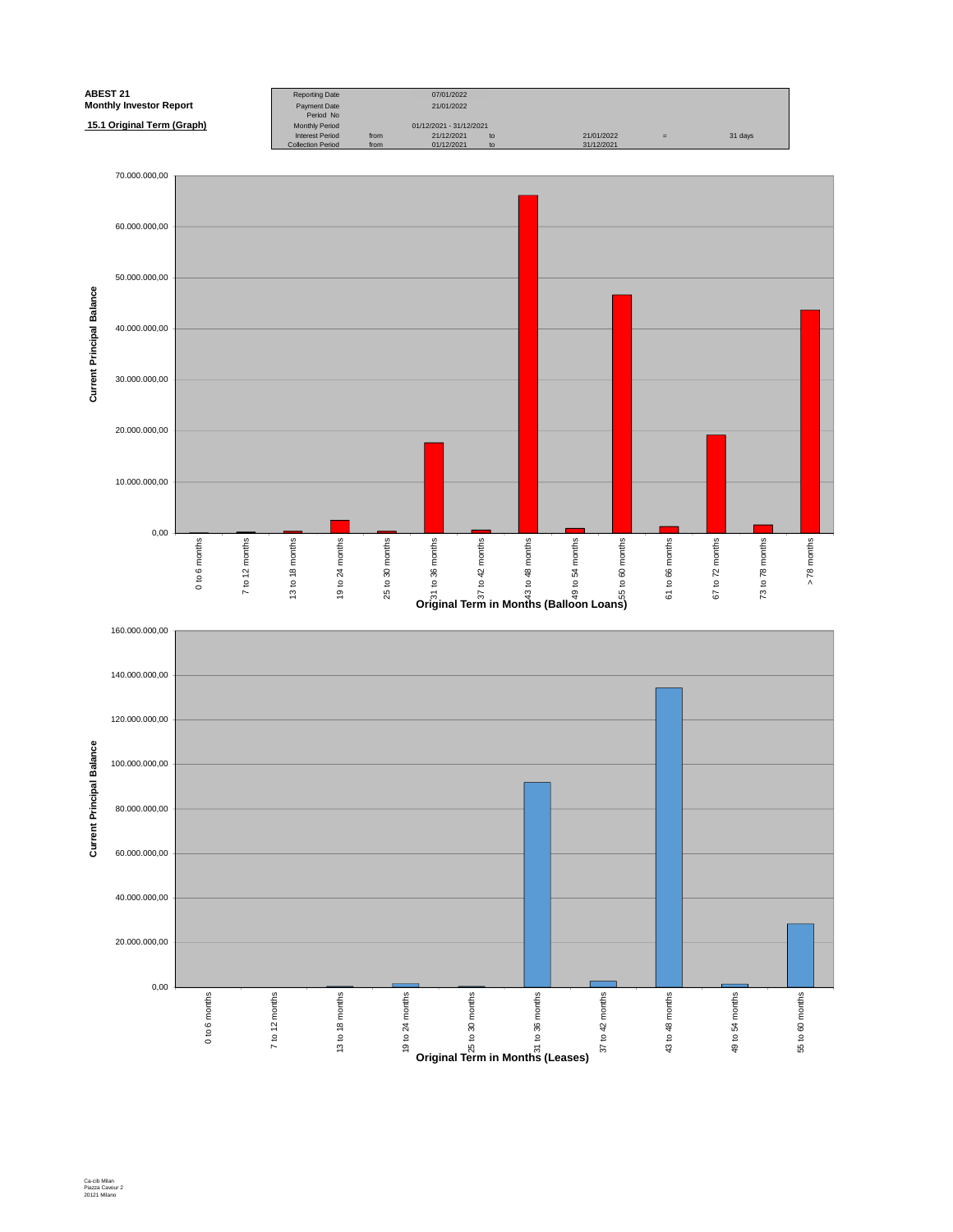**16. Manufacturer**

|                 | <b>Reporting Date</b>    |      | 07/01/2022              |    |            |     |         |
|-----------------|--------------------------|------|-------------------------|----|------------|-----|---------|
| Investor Report | Payment Date             |      | 21/01/2022              |    |            |     |         |
|                 | Period No                |      |                         |    |            |     |         |
| ıfacturer       | <b>Monthly Period</b>    |      | 01/12/2021 - 31/12/2021 |    |            |     |         |
|                 | <b>Interest Period</b>   | from | 21/12/2021              | to | 21/01/2022 | $=$ | 31 days |
|                 | <b>Collection Period</b> | from | 01/12/2021              | to | 31/12/2021 |     |         |

|                     | <b>Current Principal</b> | Percentage of  |                 | Percentage of |
|---------------------|--------------------------|----------------|-----------------|---------------|
| <b>Manufacturer</b> | <b>Balance in EUR</b>    | <b>Balance</b> | Number of Loans | Loans         |
| Alfa Romeo          | 22.734.673,04            | 4,91%          | 1.828           | 4,10%         |
| Chrysler            | 0.00                     | 0,00%          |                 | 0,00%         |
| Dodge               | 56.014.32                | 0.01%          |                 | 0,00%         |
| Fiat                | 134.396.733.77           | 29,05%         | 18.195          | 40,76%        |
| Jaquar              | 60.848.834.51            | 13,15%         | 6.182           | 13,85%        |
| Jeep                | 61.493.459.87            | 13.29%         | 4.801           | 10,76%        |
| Lancia              | 61.263.86                | 0.01%          | 10              | 0,02%         |
| LandRover           | 159.330.295.00           | 34.44%         | 12.214          | 27,36%        |
| Maserati            | 6.569.400.55             | 1,42%          | 257             | 0,58%         |
| Others              | 17.197.213,31            | 3,72%          | 1.150           | 2,58%         |
|                     | 462.687.888,23           | 100,00%        | 44.639,00       | 100,00%       |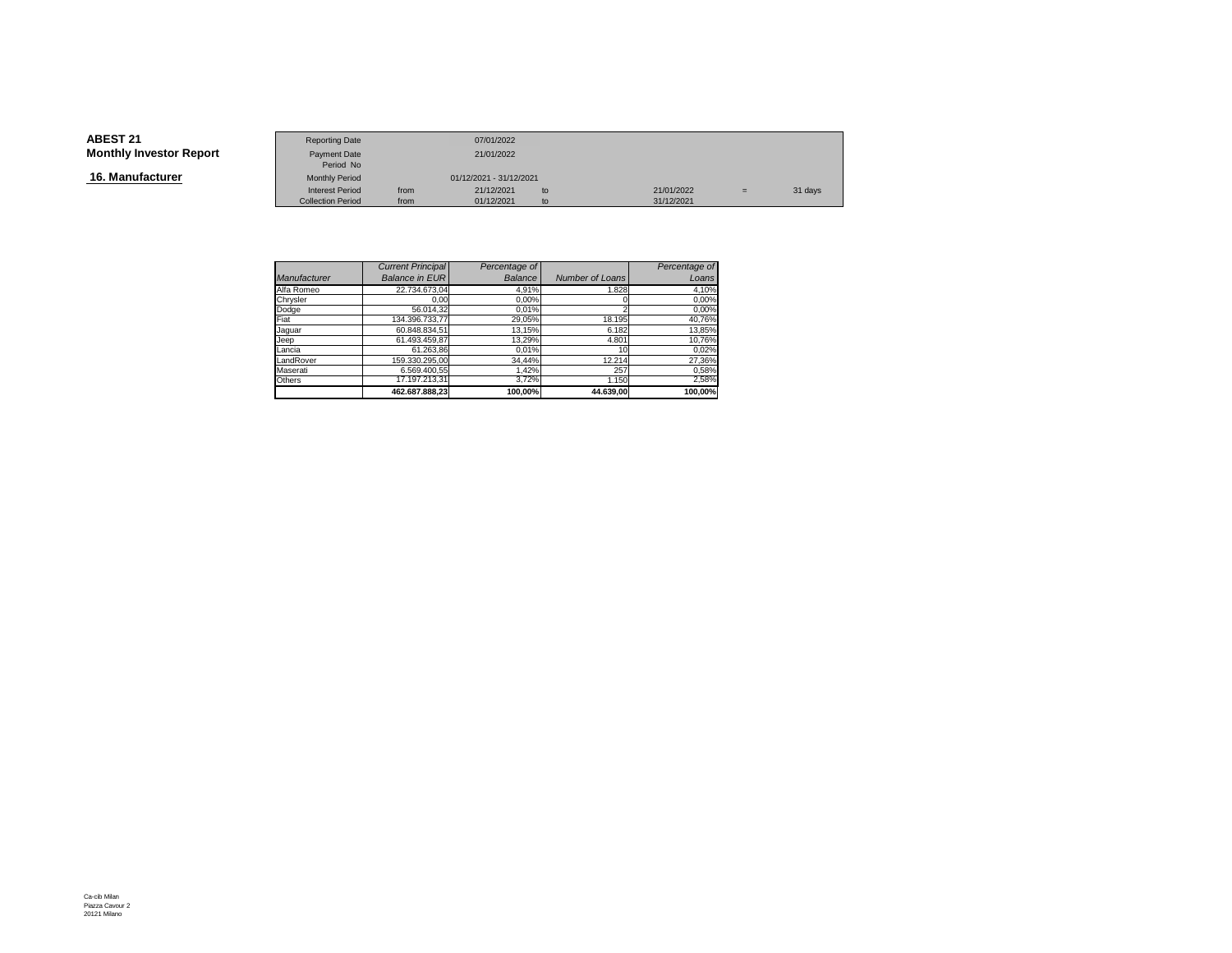| <b>ABEST 21</b>                                                                                                                                                                                                                  |     | <b>Reporting Date</b>            |      | 07/01/2022              |               |                |
|----------------------------------------------------------------------------------------------------------------------------------------------------------------------------------------------------------------------------------|-----|----------------------------------|------|-------------------------|---------------|----------------|
| <b>Monthly Investor Report</b>                                                                                                                                                                                                   |     | <b>Payment Date</b><br>Period No |      | 21/01/2022              |               |                |
| 17. Priority of Payments                                                                                                                                                                                                         |     | <b>Monthly Period</b>            |      | 01/12/2021 - 31/12/2021 |               |                |
|                                                                                                                                                                                                                                  |     | <b>Interest Period</b>           | from | 21/12/2021              | to 21/01/2022 | 31 days<br>$=$ |
|                                                                                                                                                                                                                                  |     | <b>Collection Period</b>         | from | 01/12/2021              | to 31/12/2021 |                |
| Priority of Payments during the Revolging Period                                                                                                                                                                                 |     | Payment                          |      |                         |               |                |
| Available Distribution Amount                                                                                                                                                                                                    | $+$ | 23.828.967,79                    |      |                         |               |                |
| 1. Payable Expenses                                                                                                                                                                                                              |     | 16.296,46                        |      |                         |               |                |
| 2. To credit into Expenses Account the Witholding Amount                                                                                                                                                                         |     |                                  |      |                         |               |                |
| 3. Remuneration to the Trustee<br>4. Remuneration to the Account Bank, the Calculation Agent, the Data Trustee, the Principal<br>Paying Agent, the Corporate Servicer, the Servicer, the Back-Up Servicer Facilitator, the Back- |     |                                  |      |                         |               |                |
| Up Servicer (once appointed) and any other invoiced costs                                                                                                                                                                        |     | 916.67                           |      |                         |               |                |
| 5. to pay pari passu and pro rata to the Swap Counterparty                                                                                                                                                                       |     | 70.094.45                        |      |                         |               |                |
| 6. Interest on Class A                                                                                                                                                                                                           |     | 30.655,56                        |      |                         |               |                |
| 7. Interest on Class B                                                                                                                                                                                                           |     | 11.586,25                        |      |                         |               |                |
| 8. Interest on Class C                                                                                                                                                                                                           |     | 21.743.06                        |      |                         |               |                |
| 9. Interest on Class D                                                                                                                                                                                                           |     | 26.427.50                        |      |                         |               |                |
| 10. Interest on Class E                                                                                                                                                                                                          |     | 38.276,39                        |      |                         |               |                |
| 11. Required Reserved Amoount on the Reserve Account<br>12. Purchase Price of Additional Portfolio                                                                                                                               |     |                                  |      |                         |               |                |
|                                                                                                                                                                                                                                  |     | 21.498.397.77                    |      |                         |               |                |
| 13. To credit the Replenishment Amount to the Replenishment Account<br>14. To pay any amount due and payable to the Swap Counterparties resulting from an Event of                                                               |     | 13.714,00                        |      |                         |               |                |
| Default                                                                                                                                                                                                                          |     |                                  |      |                         |               |                |
| 15. To pay to Originator and to Servicer any amount due and payable not already paid                                                                                                                                             |     |                                  |      |                         |               |                |
| 16. Interest on Class M                                                                                                                                                                                                          |     | 97.951,39                        |      |                         |               |                |
| 17. to pay the Final Excess Spread (if any) to the Class M Noteholder                                                                                                                                                            |     | 2.002.908.29                     |      |                         |               |                |

- 2.002.908,29

| <b>Priority of Payments during the Amoritisation Period</b>                                                                                                                                                                                                 | Payment   |
|-------------------------------------------------------------------------------------------------------------------------------------------------------------------------------------------------------------------------------------------------------------|-----------|
| <b>Available Distribution Amount</b>                                                                                                                                                                                                                        | $\ddot{}$ |
| 1. Payable Expenses                                                                                                                                                                                                                                         |           |
| 2. To credit into Expesens Account the Witholding Amount                                                                                                                                                                                                    |           |
| 3. Remuneration to the Trustee (including costs and expenses)                                                                                                                                                                                               |           |
| 4. Remuneration to the Account Bank, the Calculation Agent, the Data Trustee, the Principal<br>Paying Agent, the Corporate Servicer, the Servicer, the Back-Up Servicer Facilitator, the Back-<br>Up Servicer (once appointed) and any other invoiced costs |           |
| 5. to pay pari passu and pro rata to the Swap Counterparty                                                                                                                                                                                                  |           |
| 6. Class A Interest Amount                                                                                                                                                                                                                                  |           |
| 7. Class B Interest Amount                                                                                                                                                                                                                                  |           |
| 8. Class C Interest Amount                                                                                                                                                                                                                                  |           |
| 9. Class D Interest Amount                                                                                                                                                                                                                                  |           |
| 10. Class E Interest Amount                                                                                                                                                                                                                                 |           |
| 11. to credit to the Reserve Account the Required Reserve Amount                                                                                                                                                                                            |           |
| 12. to pay pari passu and pro rata, the Class A Redemption Amount                                                                                                                                                                                           |           |
| 13. to pay pari passu and pro rata, the Class B Redemption Amount (provided that Class A<br>Notes have been redeemed in full)                                                                                                                               |           |
| 14. to pay pari passu and pro rata, the Class C Redemption Amount (provided that Class B Notes<br>have been redeemed in full)                                                                                                                               |           |
| 15. to pay pari passu and pro rata, the Class D Redemption Amount (provided that Class C<br>Notes have been redeemed in full)                                                                                                                               |           |
| 16. to pay pari passu and pro rata, the Class E Redemption Amount (provided that Class D<br>Notes have been redeemed in full)                                                                                                                               |           |
| 17. To pay any amount due and payable to the Swap Counterparties resulting from an Event of<br>Default                                                                                                                                                      |           |
| 18. to pay to Originator and to Servicer any amount due and payable not already paid<br>19. Class M Interest Amount                                                                                                                                         |           |
| 20. to pay pari passu and pro rata, the Class M Redemption Amount (provided that Class E<br>Notes have been redeemed in full)                                                                                                                               |           |
| 21. to pay the Final Excess Spread (if any) to the Class M Noteholder                                                                                                                                                                                       |           |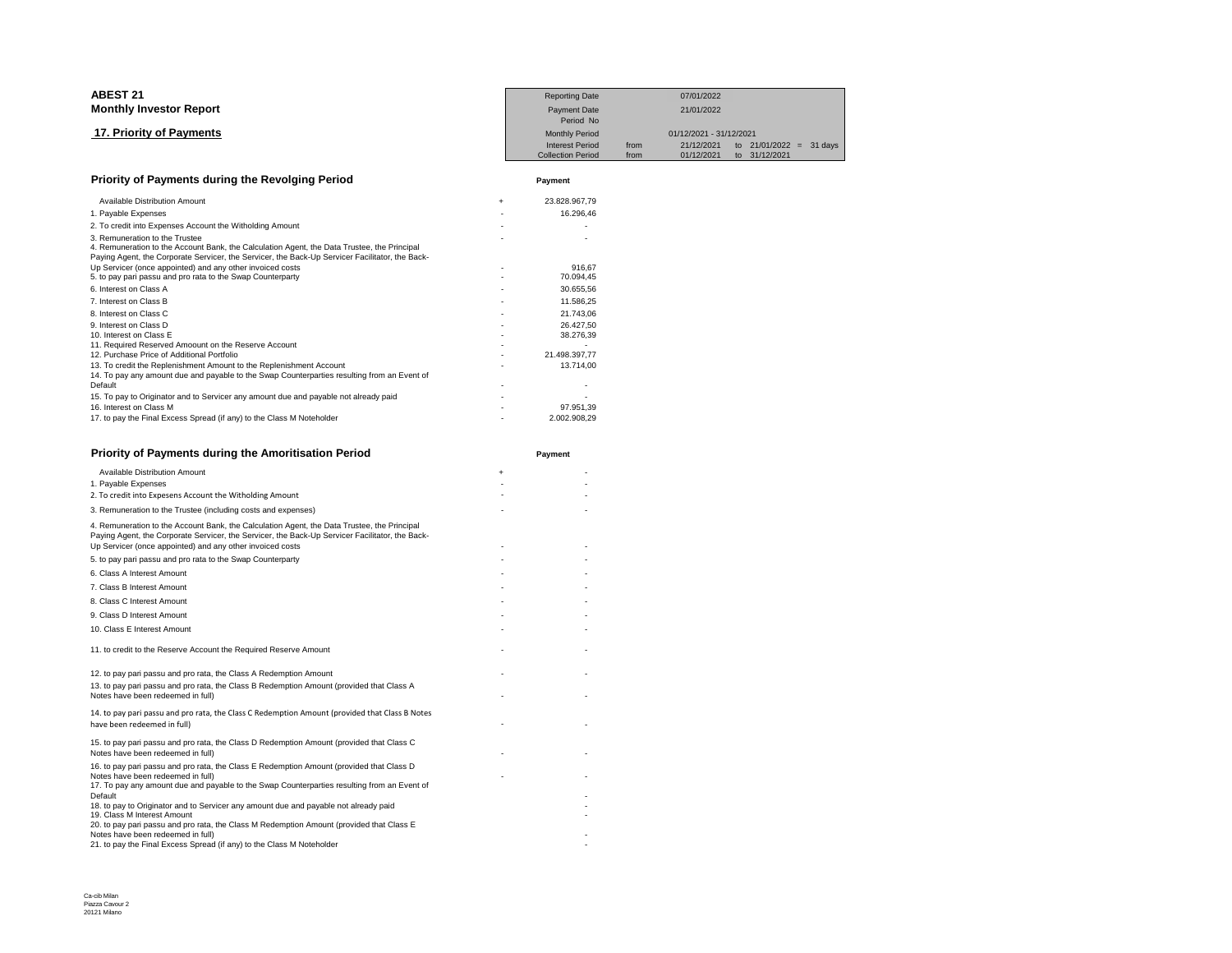| <b>ABEST 21</b>                | <b>Reporting Date</b>    |      | 07/01/2022              |    |            |     |         |
|--------------------------------|--------------------------|------|-------------------------|----|------------|-----|---------|
| <b>Monthly Investor Report</b> | <b>Payment Date</b>      |      | 21/01/2022              |    |            |     |         |
|                                | Period No                |      |                         |    |            |     |         |
| <b>18. Transaction Costs</b>   | <b>Monthly Period</b>    |      | 01/12/2021 - 31/12/2021 |    |            |     |         |
|                                | Interest Period          | from | 21/12/2021              | to | 21/01/2022 | $=$ | 31 days |
|                                | <b>Collection Period</b> | from | 01/12/2021              | to | 31/12/2021 |     |         |

|                                 | 486.600.000,0 | 400.000.000,0  | 20.700.000,0   | 20.200.000,0   | 15.500.000,0 | 12.700.000,0   | 17.500.000,0 |
|---------------------------------|---------------|----------------|----------------|----------------|--------------|----------------|--------------|
| <b>Transaction Costs</b>        | All notes     | <b>Class A</b> | <b>Class B</b> | <b>Class C</b> | Class D      | <b>Class E</b> | Class M      |
| Senior Expenses                 | 16.296.46 €   | 13.396.19      | 693.25         | 676.51         | 519.10       | 425.33         | 586.08       |
| Interest accrued for the Period | 226.640,15 €  | 30.655,56 €    | 11.586.25 €    | 21.743,06 €    | 26.427,50 €  | 38.276,39 €    | 97.951,39 €  |
| <b>Interest Payments</b>        | 226.640,15 €  | 30.655.56 €    | 11.586.25 €    | 21.743.06 €    | 26.427.50 €  | 38.276,39 €    | 97.951,39 €  |
| Unpaid Interest for the Period  |               |                |                |                |              |                |              |
| Cumulative Unpaid Interest      |               |                |                |                |              |                |              |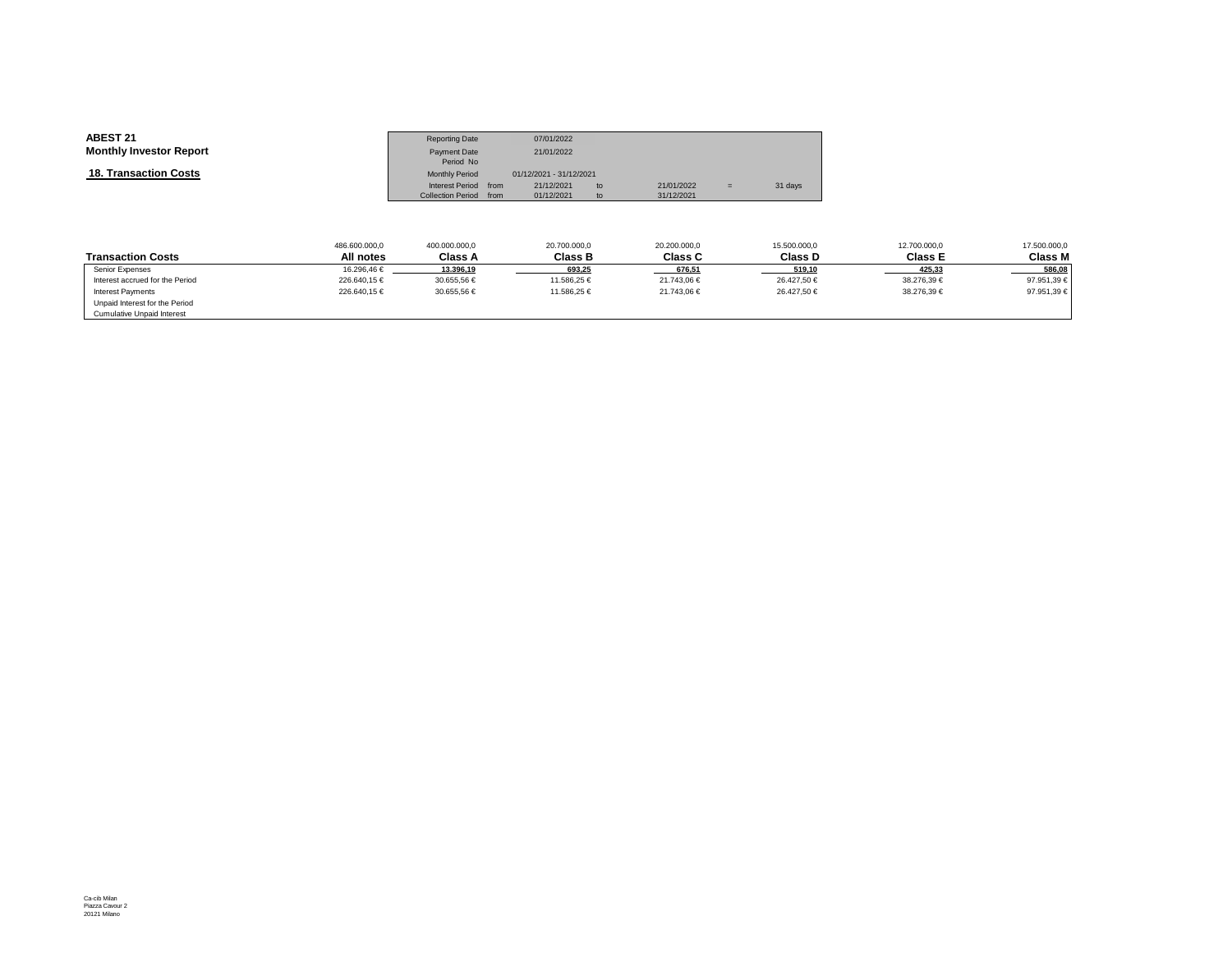### **19. Swap Counterparty Data**

|                            | <b>Reporting Date</b>    |      | 07/01/2022              |    |            |     |         |
|----------------------------|--------------------------|------|-------------------------|----|------------|-----|---------|
| Investor Report            | <b>Payment Date</b>      |      | 21/01/2022              |    |            |     |         |
|                            | Period No                |      |                         |    |            |     |         |
| <b>› Counterpartv Data</b> | <b>Monthly Period</b>    |      | 01/12/2021 - 31/12/2021 |    |            |     |         |
|                            | <b>Interest Period</b>   | from | 21/12/2021              | to | 21/01/2022 | $=$ | 31 days |
|                            | <b>Collection Period</b> | from | 01/12/2021              | to | 31/12/2021 |     |         |

# **Swap Counterparty Data**<br>
Swap Counterparty Provider

FCA BANK Deutschland GMBH

### **Swap Data**

| Swap Type               |   | <b>IRS</b>     |
|-------------------------|---|----------------|
| Notional Amount         |   | 400.000.000.00 |
| Fixed Rate              | ۰ | 0.42           |
| Floating Rate (Euribor) | ۰ | 0.6110         |
| Net Swap Payments       |   | $-65.788.89$   |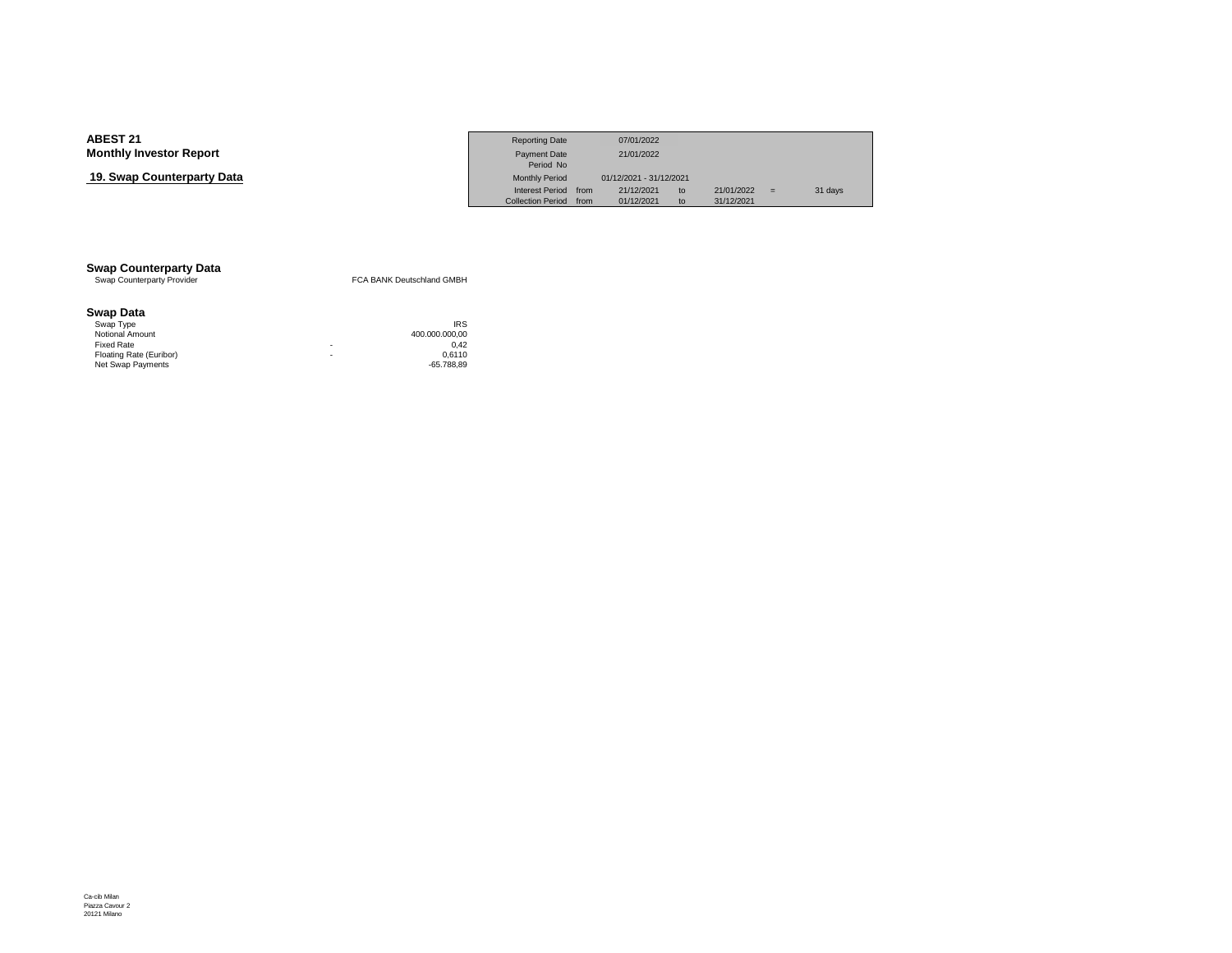### **20. Retention**

|                 | <b>Reporting Date</b>  | 07/01/2022              |    |            |     |         |
|-----------------|------------------------|-------------------------|----|------------|-----|---------|
| Investor Report | Payment Date           | 21/01/2022              |    |            |     |         |
|                 | Period No              |                         |    |            |     |         |
| <u>ntion</u>    | <b>Monthly Period</b>  | 01/12/2021 - 31/12/2021 |    |            |     |         |
|                 | Interest Period from   | 21/12/2021              | to | 21/01/2022 | $=$ | 31 days |
|                 | Collection Period from | 01/12/2021              | to | 31/12/2021 |     |         |

### Retention according to Article 6 of Regulation (EU) No 2017/2402

| <b>Net Economic Interest</b><br><b>Retained by the Originator</b> | <b>Outstanding Balance</b> | Percentage of Outstanding<br>Portfolio (%) |
|-------------------------------------------------------------------|----------------------------|--------------------------------------------|
| Class A Notes                                                     | 400.000.000,00             | 86,45%                                     |
| Class B Notes                                                     | 20.700.000,00              | 4,47%                                      |
| Class C Notes                                                     | 20.200.000.00              | 4,37%                                      |
| Class D Notes                                                     | 15.500.000.00              | 3,35%                                      |
| Class E Notes                                                     | 12.700.000.00              | 2,74%                                      |
| Class M Notes                                                     | 17.500.000.00              | 3,78%                                      |
|                                                                   |                            |                                            |
| <b>Retention Amount</b>                                           | <b>EUR</b>                 | $\frac{9}{6}$                              |
| Minimum Retention Class A                                         | ۰                          | 0,00%                                      |
| Minimum Retention Class B                                         | ۰                          | 0,00%                                      |
| Minimum Retention Class C                                         | ۰                          | 0,00%                                      |
| Minimum Retention Class D                                         | $\sim$                     | 0,00%                                      |
| Minimum Retention Calss E                                         | 5.634.394.41               | 1,22%                                      |
| Minimum Retention Class M                                         | 17.500.000.00              | 3,78%                                      |
| <b>Actual Retention Class A</b>                                   |                            | 0,00%                                      |
| <b>Actual Retention Class B</b>                                   | 20.700.000.00              | 4,47%                                      |
| <b>Actual Retention Class C</b>                                   | 20.200.000,00              | 4,37%                                      |
| <b>Actual Retention Class D</b>                                   | 15.500.000.00              | 3,35%                                      |
| <b>Actual Retention Class E</b>                                   | 12.700.000.00              | 2,74%                                      |
| <b>Actual Retention Class M</b>                                   | 17.500.000.00              | 3,78%                                      |

The Originator will retain for the life of the Transaction a material net economic interest of not less than 5 per cent. in the Transaction in accordance with Article 6 of Regulation (EU) No 2017/2402 of the European Parli of the Council of 12 December 2017 laying down a general framework for securitisation and creating a specific framework for simple, transparent and standardised securitisation, and amending Directives 2009/65/EC, 2009/138/EC and 2011/61/EU and Regulations (EC) No. 1060/2009 and (EU) No. 648/2012 (as amended) (the "European Securitisation Regulation"), provided that the level of retention may reduce over time in compliance with<br>Arti less than 5 per cent. of the nominal value of the securitised exposures, as set out in Article 6(3)(d) of the European Securitisation Regulation.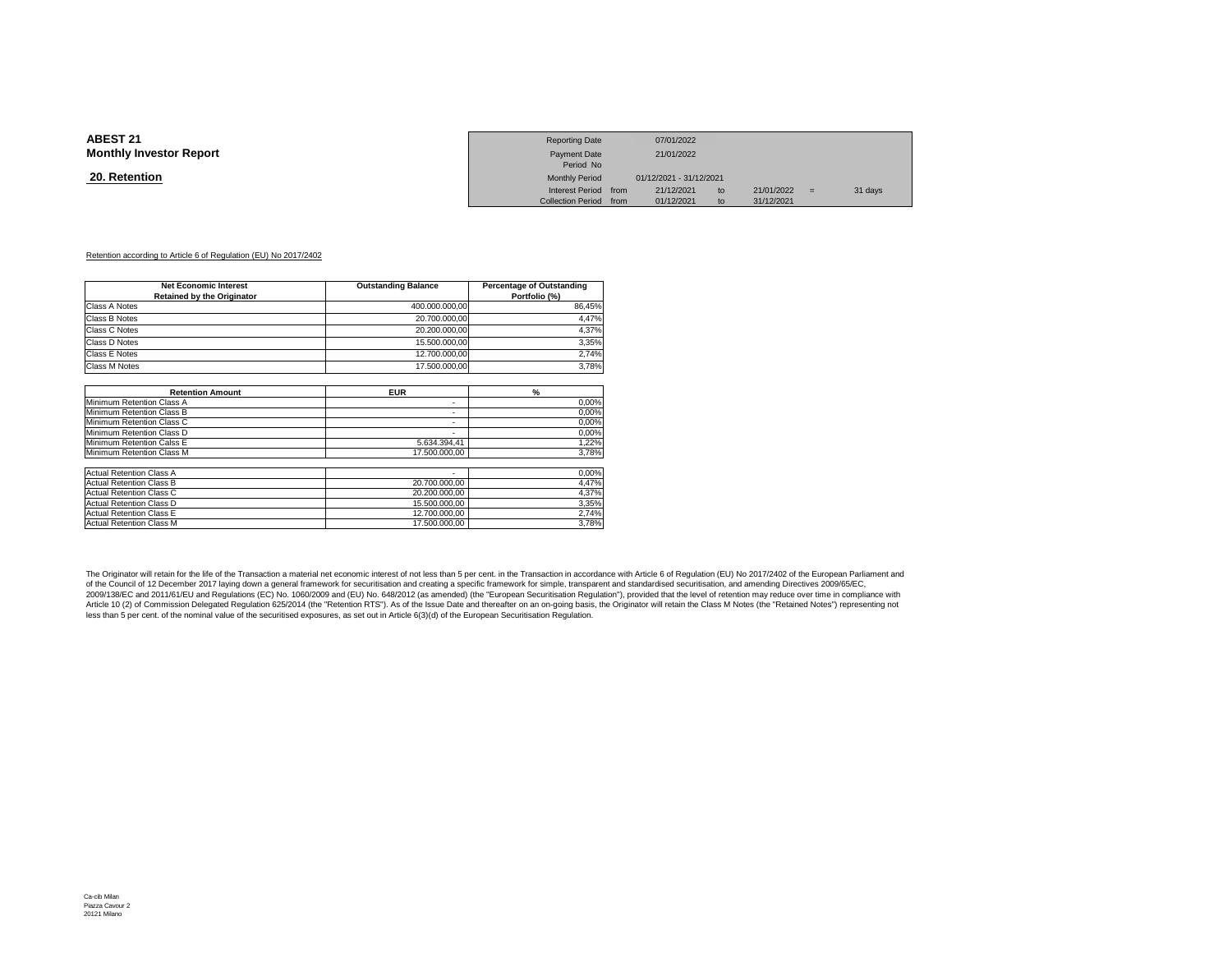#### **ABEST 21**Reporting Date 07/01/2022<br>Payment Date 21/01/2022 **Monthly Investor Reportt** Payment Date 21/01/2022<br>Period No Monthly Period **21. Counterparties I**Monthly Period 01/12/2021 - 31/12/2021<br>Interest Period from 21/12/2021 to  $\begin{array}{rcl}\n 1 & 21/12/2021 & 10 & 21/01/2022 & = & 31 \text{ days} \\
 10 & 0 & 21/12/2021 & 21/12/2021 & = & 31 \text{ days}\n\end{array}$ Collection Period

|                             |                                               |              | Moody's       | Fitch         |              |                |                 |
|-----------------------------|-----------------------------------------------|--------------|---------------|---------------|--------------|----------------|-----------------|
|                             |                                               | Long<br>Term | Short<br>Term | Outlook       | Long<br>Term | Short<br>Term  | Outlook         |
| Joint Lead Managers:        | <b>CA-CIB</b>                                 | Aa3          | $P-1$         | <b>STABLE</b> | $A+$         | F <sub>1</sub> | NEGATIVE        |
|                             | <b>Unicredit Bank AG</b>                      | A2           | $P-1$         | NEGATIVE      | <b>BBB</b>   | F <sub>2</sub> | <b>NEGATIVE</b> |
| <b>Transaction Account:</b> | The Bank of New York Mellon, Frankfurt Branch | Aa1          | $P-1$         | <b>STABLE</b> | AA           | $F1+$          | <b>STABLE</b>   |
| <b>Paying Agent:</b>        | The Bank of New York Mellon, London Branch    | n.a.         | n.a.          | n.a.          | n.a.         | n.a.           | n.a.            |
| <b>Swap Counterparty:</b>   | <b>FCA BANK Deutschland GMBH</b>              | n.a.         | n.a.          | n.a.          | n.a.         | n.a.           | n.a.            |
|                             |                                               |              |               |               |              |                |                 |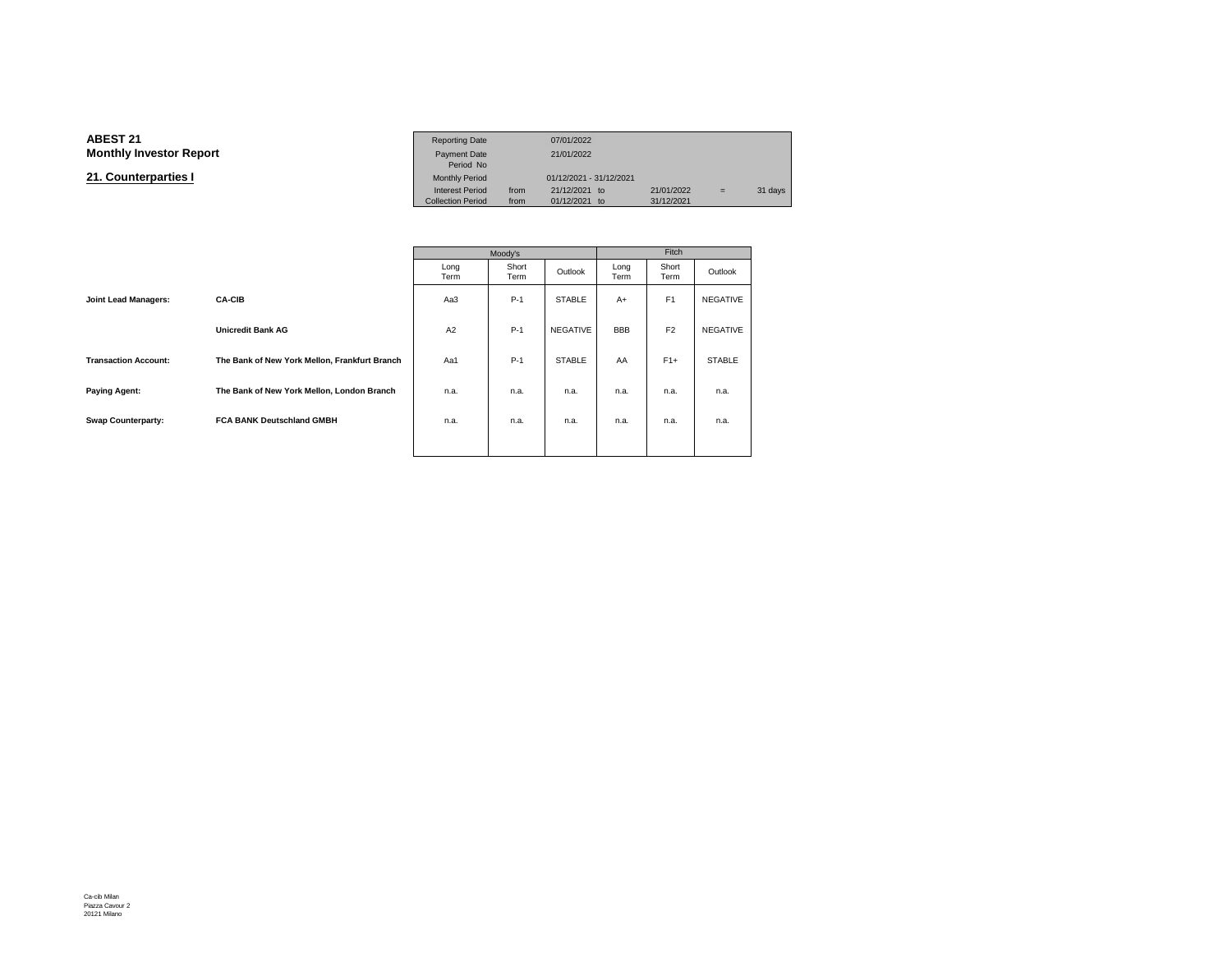| <b>ABEST 21</b>                | <b>Reporting Date</b>    |      | 07/01/2022              |    |            |     |         |
|--------------------------------|--------------------------|------|-------------------------|----|------------|-----|---------|
| <b>Monthly Investor Report</b> | <b>Payment Date</b>      |      | 21/01/2022              |    |            |     |         |
|                                | Period No                |      |                         |    |            |     |         |
| 22. Counterparties II          | <b>Monthly Period</b>    |      | 01/12/2021 - 31/12/2021 |    |            |     |         |
|                                | <b>Interest Period</b>   | from | 21/12/2021              | to | 21/01/2022 | $=$ | 31 days |
|                                | <b>Collection Period</b> | from | 01/12/2021              | to | 31/12/2021 |     |         |

| <b>Transaction Security Trustee:</b> | STICHTING SECURITY TRUSTEE ABEST 21 |                           |
|--------------------------------------|-------------------------------------|---------------------------|
| Data Trustee:                        | DATA CUSTODY AGENT SERVICES B.V.    |                           |
| <b>Rating Agencies:</b>              | Moody's                             | <b>Fitch Ratings GmbH</b> |
| <b>Corporate Administration:</b>     | <b>INTERTRUST MANAGEMENT B.V.</b>   |                           |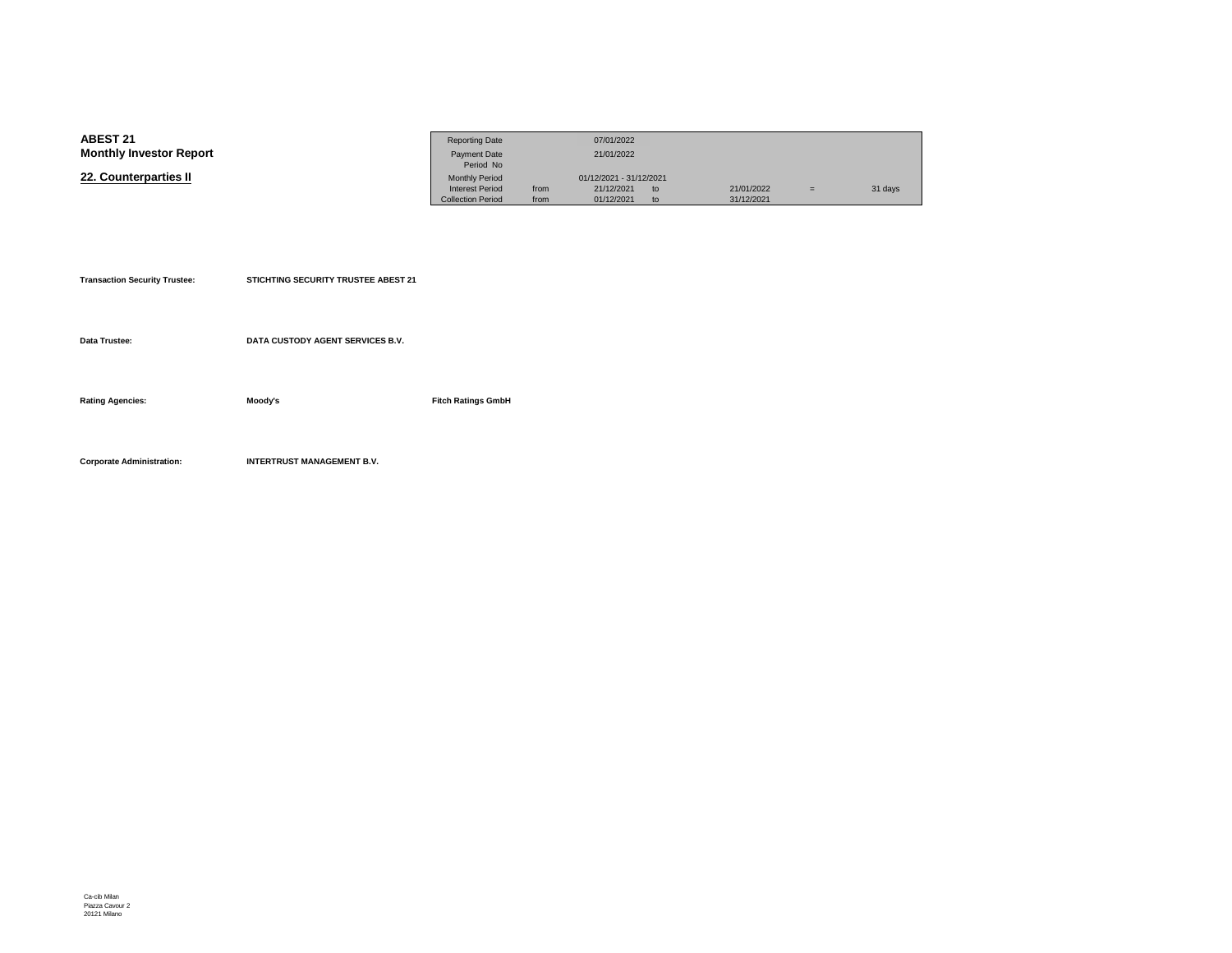| <b>ABEST 21</b>                | <b>Reporting Date</b>    |      | 07/01/2022                 |            |   |         |
|--------------------------------|--------------------------|------|----------------------------|------------|---|---------|
| <b>Monthly Investor Report</b> | Payment Date             |      | 21/01/2022                 |            |   |         |
|                                | Period No                |      |                            |            |   |         |
| 23. Issuer Information         | <b>Monthly Period</b>    |      | 01/12/2021 - 31/12/2021    |            |   |         |
|                                | <b>Interest Period</b>   | from | 21/12/2021<br>$t_{\Omega}$ | 21/01/2022 | Ξ | 31 days |
|                                | <b>Collection Period</b> | from | 01/12/2021<br>to           | 31/12/2021 |   |         |

| Deal Name:                 | ABEST 21                                      |
|----------------------------|-----------------------------------------------|
| Issuer:                    | ABEST 21                                      |
|                            |                                               |
|                            |                                               |
| Seller of the Receivables: | FCA Bank Deutschland GmbH                     |
| <b>Servicer Name:</b>      | FCA Bank Deutschland GmbH                     |
| <b>Reporting Entity:</b>   | Ca-cib Milan                                  |
|                            |                                               |
|                            |                                               |
| Contact:                   | Doriana Bettini<br>doriana.bettini@ca-cib.com |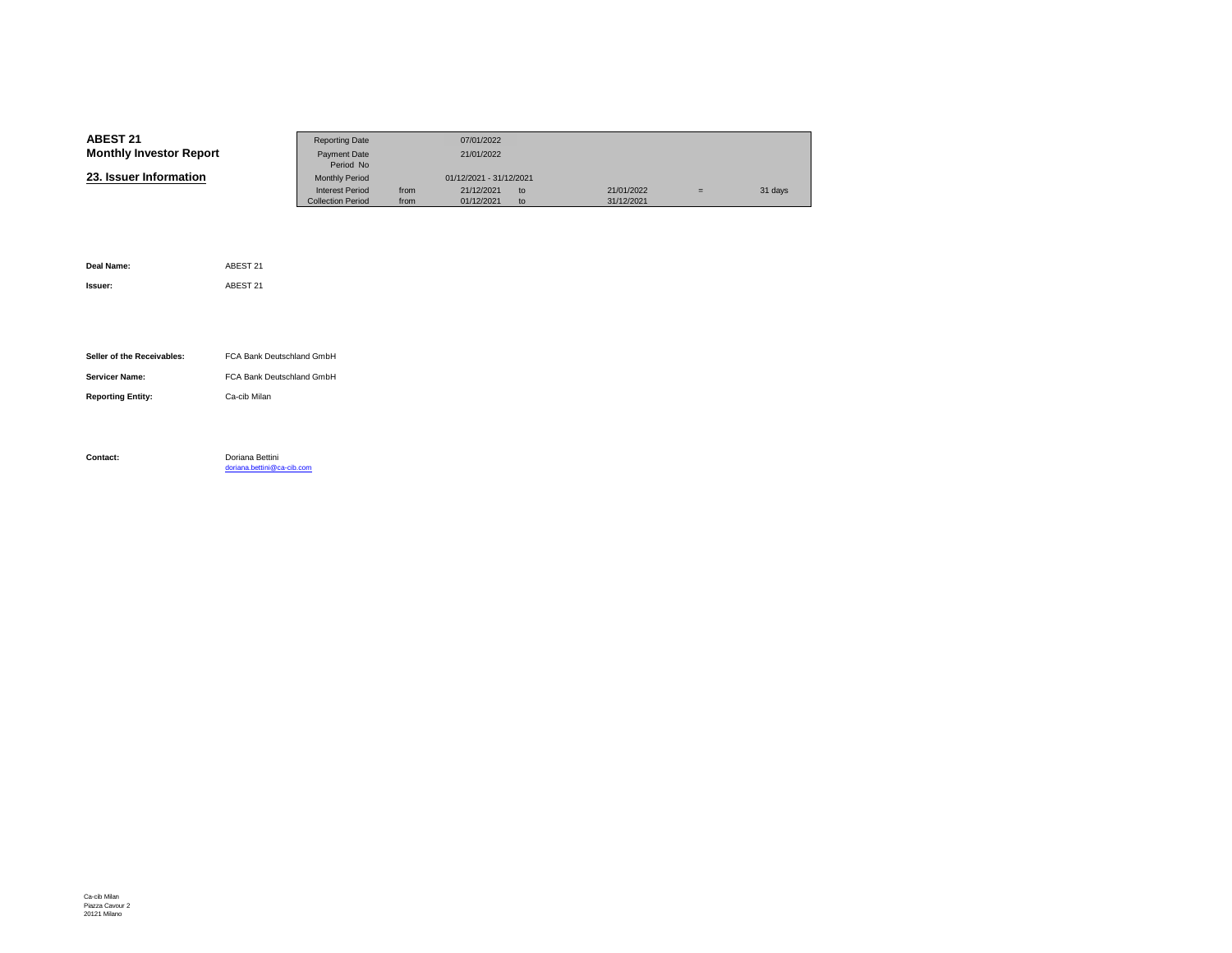**24. Originator, Servicer**

|                 | <b>Reporting Date</b>    |      | 07/01/2022                 |            |     |         |
|-----------------|--------------------------|------|----------------------------|------------|-----|---------|
| Investor Report | Payment Date             |      | 21/01/2022                 |            |     |         |
|                 | Period No                |      |                            |            |     |         |
| nator. Servicer | <b>Monthly Period</b>    |      | 01/12/2021 - 31/12/2021    |            |     |         |
|                 | <b>Interest Period</b>   | from | 21/12/2021<br>to           | 21/01/2022 | $=$ | 31 days |
|                 | <b>Collection Period</b> | from | 01/12/2021<br>$t_{\Omega}$ | 31/12/2021 |     |         |

### **Contact Details**

FCA Bank Deutschland GmbH

### heike.simon@fcagroup.com

| <b>Ratings FCA Bank SpA</b>                                                                                                                                                                                           | Moody's |  |
|-----------------------------------------------------------------------------------------------------------------------------------------------------------------------------------------------------------------------|---------|--|
| (Downgrade Event)                                                                                                                                                                                                     | Ba3     |  |
| In respect of the Servicer, and only if the<br>Originator acts as Servicer, that the long-term<br>rating of FCA Bank Spa unsecured,<br>unsubordinated and unquaranteed debt obligations<br>falls below Ba3 by Moody's |         |  |